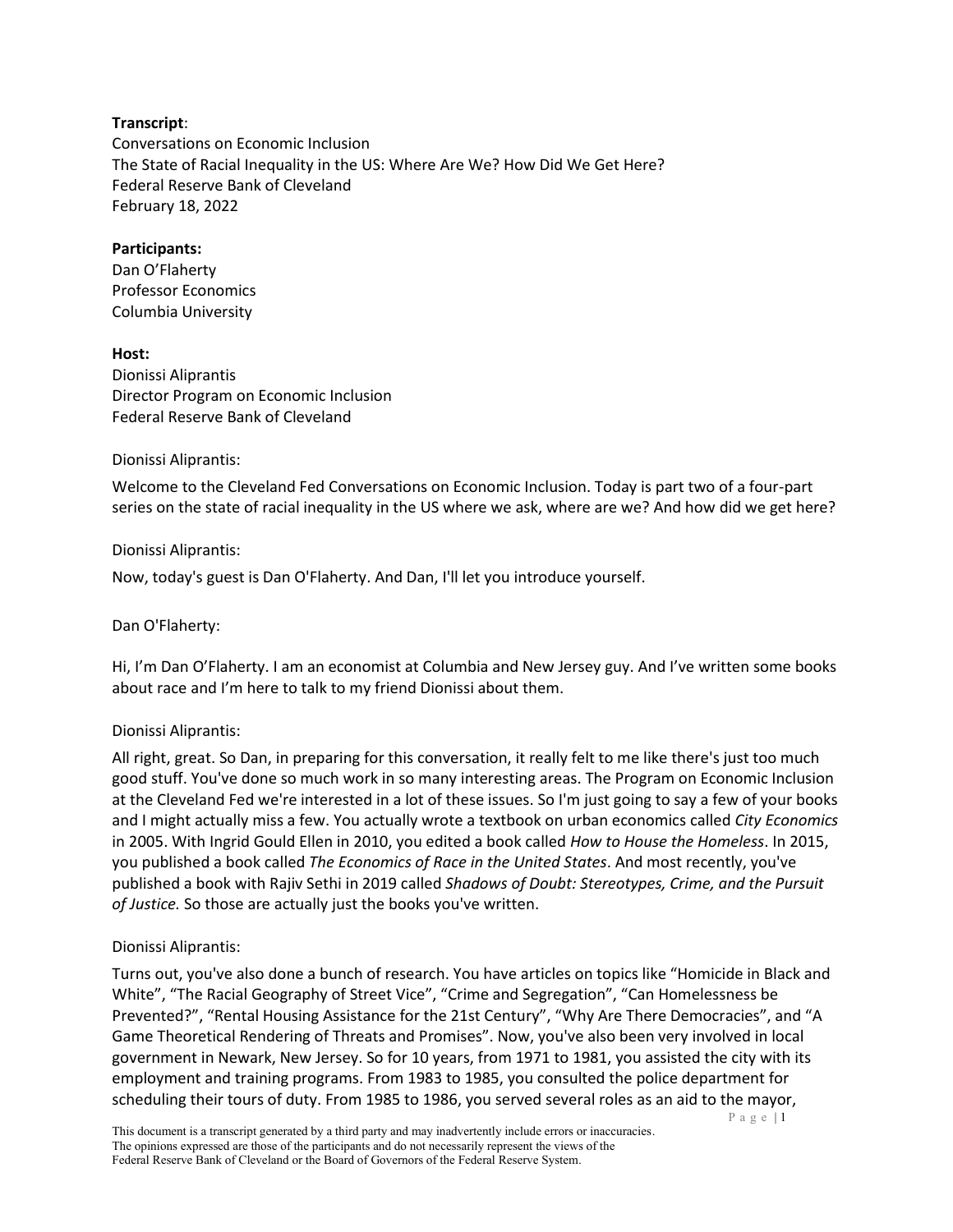including essentially being the zoning officer. You've worked on the Board of Directors for Emergency Service for Families in Newark from 2000 to 2016. You have run for state Senate, you've also run ultra marathons.

## Dionissi Aliprantis:

So Dan, you've done a lot. And I guess, that's just in some sense, a quick introduction to you and your work, but I'm wondering if you could tell us a little bit about your background and kind of what shaped you personally and professionally to get you to where you are today?

## Dan O'Flaherty:

Well, clearly the secret of doing a lot is to be really old.

Dionissi Aliprantis:

It helps.

## Dan O'Flaherty:

It helps. It helps. So I'm a Newark guy. I grew up in Newark and that has shaped a lot of what I do because I'm interested. I became interested in racial issues. I was going to high school at the time of the riots. I was in college and part of the Gibson campaign in 1970. It was what was happening and what people talk about in Newark. And so it's natural that these sort of Newark relevant interest questions come up for me. And I generally try to have a lot of things going at the same time, because if I've got a lot, then there's a good chance that at least something will be working. And I've just been very, very lucky to be able to follow what I have been interested in.

## Dionissi Aliprantis:

I'd really like to discuss your book published in 2015*, The Economics of Race in the United States*. So a first question is what motivated you to write the book?

## Dan O'Flaherty:

I was teaching the class. It was just a class. And I was teaching the class because once I got tenure, I said, what do I really want to do? Even if it makes no sense. And I did what I really wanted to do.

Dionissi Aliprantis:

Okay. So that's teach a class on economics and race.

Dan O'Flaherty:

Yeah.

Dionissi Aliprantis:

Okay.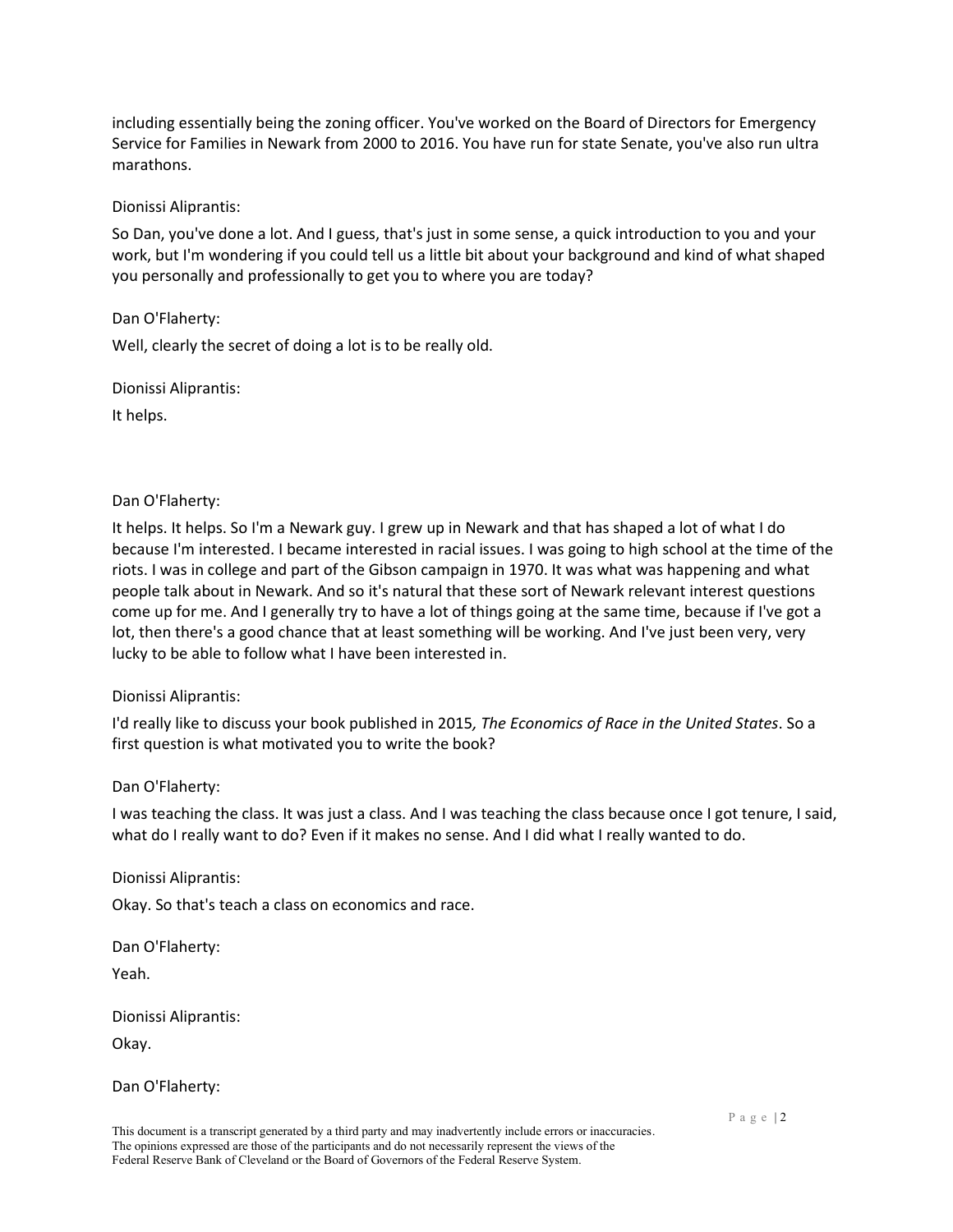And that required learning it, which was the hard part. But once I learned it, I might as well write it.

## Dionissi Aliprantis:

Yeah. Well, I guess so when you think about how you approach teaching, I think as a writer and a teacher, in the book very early on, you say you want readers to be emotionally comfortable and intellectually uncomfortable. And when we think about these, a lot of these tough issues around race, and I'm thinking about our society where we're trying to foster conversations where we can maybe see the best in each other and assume good intentions, but also actually addressing these issues. How do you think about doing that or fostering that kind of environment?

Dan O'Flaherty:

Assuming good intentions.

## Dionissi Aliprantis:

But do you think, let me push back on that-

## Dan O'Flaherty:

I think you got to, okay. Now there's sometimes you don't assume good intentions. Okay. And that's a different part of the world. Okay. As Ecclesiastes says, there's a time to assume good intentions and there's a time to come out swinging.

## Dionissi Aliprantis:

Okay. Okay. But I guess, yeah, I guess that's the question is how do you maybe discern that? And, I would hope that we could broaden that space of interactions and conversations where we are assuming best intentions, or good intentions, I guess, I think there's reason that people might be hesitant to do that, and I guess, how do you, I mean, that feels like a stumbling block to me. And I'm just curious if you have any thoughts on that?

# Dan O'Flaherty:

I don't try to assume intentions, really. In how I approach this, generally my approach is questions of self control and not being emotional about it and going to data. And again, Ecclesiastes is you don't always do that, but we also know about comparative advantage. And most of the time, I think I have comparative advantages at that because I'm not that big and I'm not that tough. And I can be pretty good at saying mean stuff, but I'm better at starting conversations. As an economist, I'm really, really good at being boring. And that's at times very necessary in these conversations and boring is good. There's a place for boring and look at, and sometimes I'm impressed by how medical people talk about all sorts of stuff like sex and death, and they do it very calmly, peacefully and boringly. Yeah. And they actually make progress on these things.

## Dionissi Aliprantis:

Yeah. And they do that while at the same time, caring very deeply about those issues. Right. I mean, they've devoted their lives, for example, to being a doctor, to doing research, to improve those situations. But I guess, yeah, I'm thinking about that. And that's one where probably being able to make progress, maybe there's a lesson there that in some sense, being able to make progress in some senses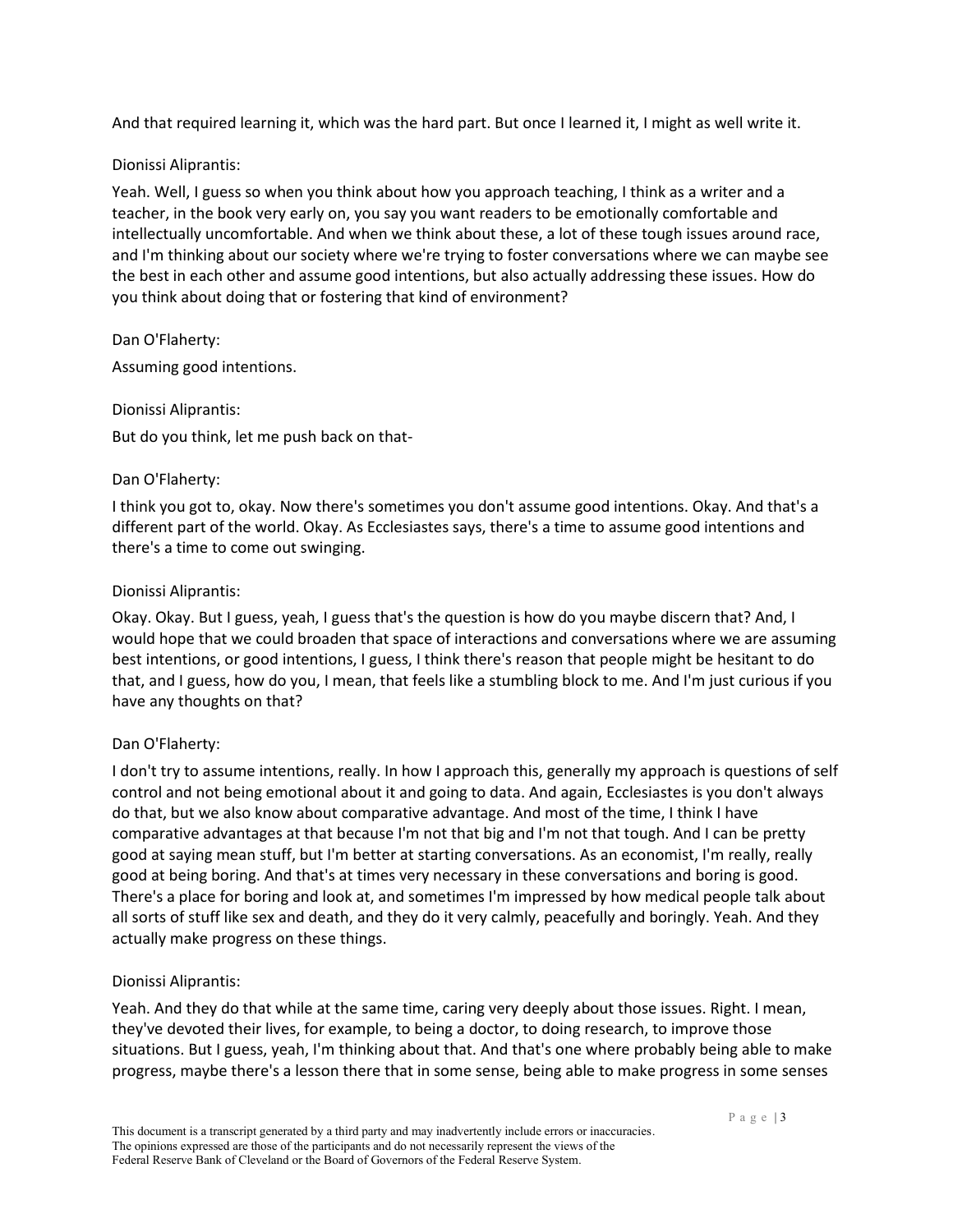requires that. And I guess that calmness, but I also think that in some sense, there needs to be an urgency. Right. I mean, I think the urgency is how we push to make sure that things get done.

## Dan O'Flaherty:

Yeah. But I mean, we shouldn't, or we shouldn't some of the time, somebody some of the time has to talk in big words and be boring. And I guess the other advantage we have as economists is that there really is in almost all the economics that's taught in this country at this point, no way of thinking about blame. It's not that we're angels or wonderful people. We just don't have a vocabulary. We don't have, it's not-

## Dionissi Aliprantis:

It's kind of outside of our models.

# Dan O'Flaherty:

It's outside of our models and you have this vast amount of talk radio and conversation that's about who's to blame. And as an economist, everybody's a schmuck and blame, I don't know. I mean, you have a PhD in economics, I have a PhD in economics. We have never, I mean, I have never heard the word blame in an economics classroom.

## Dionissi Aliprantis:

Yeah. But I guess this gets to an issue of when you think about kind of historical wrongs and acknowledging those, I guess, how would you think about an economic framework then, or an economic approach to thinking about, I don't know, I'm thinking of a phrase like facing history or acknowledging, because I don't think what you're saying is that the current state of affairs or the current state of racial inequality just kind of fell from the sky. Right?

Dan O'Flaherty:

No.

# Dionissi Aliprantis:

And so then how do you think of adequately kind of addressing history or having it in your mind and being conscious of it?

# Dan O'Flaherty:

I don't... It did not fall from the sky, but most of my tools don't equip me to say where it came from.

# Dionissi Aliprantis:

I guess kind of moving on to thinking about the tools and kind of ideas from economics. So I'm thinking about things like equilibrium, optimization, dynamics and their interaction with beliefs, equity efficiency trade off, when you think about this, especially when we're thinking about individual level choices or coordination problems, can you describe some of the ways that some of those tools or ideas are helpful when thinking about racial inequality?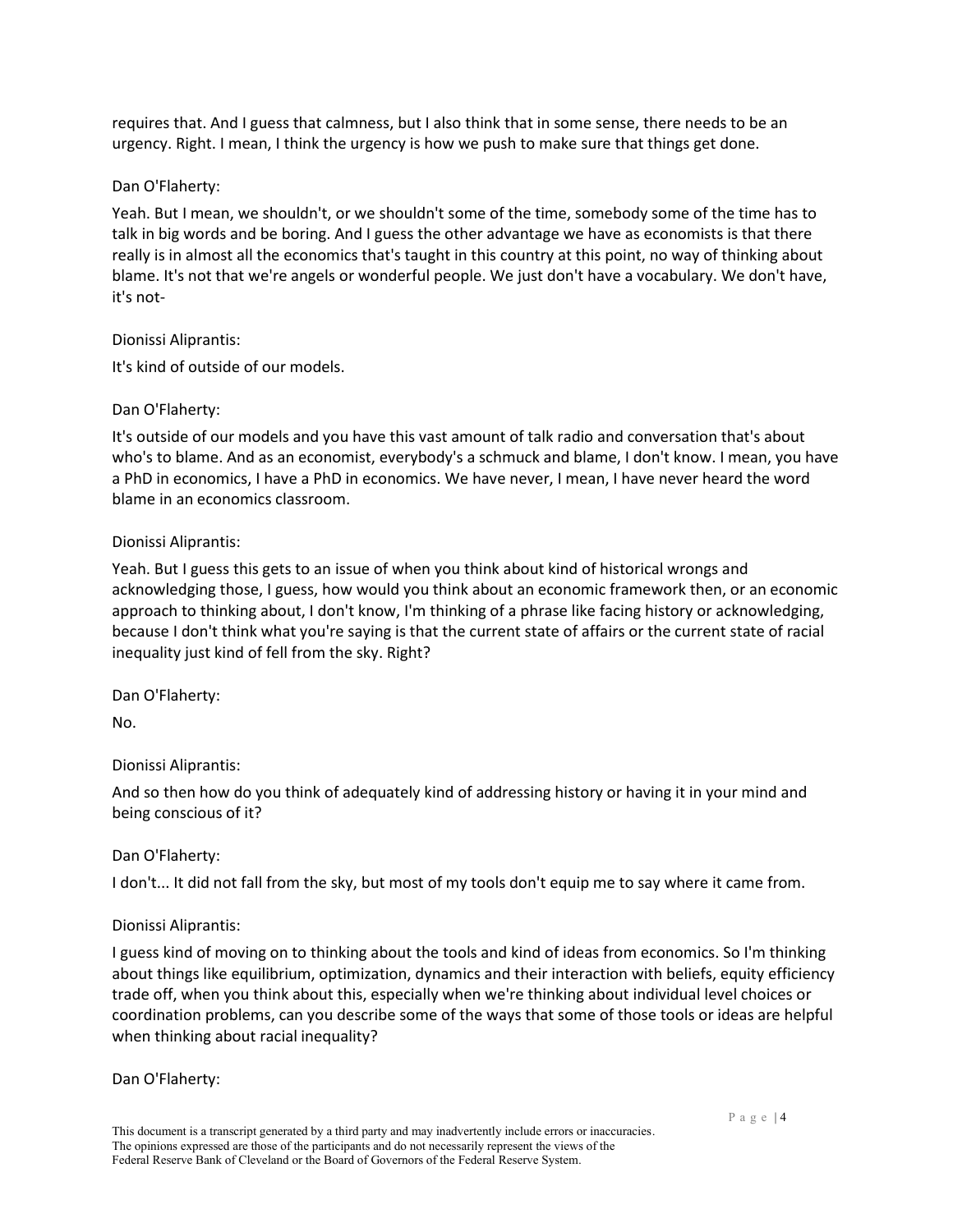There's nothing else to think about. I am marinated in that. I don't think any other ways, except sort of these things about crime differently. If you're going to make a positive statement about the world, these are the tools that you use.

Dionissi Aliprantis:

Because they describe human behavior in many contexts.

Dionissi Aliprantis:

Early in your book, you discuss just kind of the idea of race. So, if we're going to have a conversation about racial inequality, we have to understand what we mean by race. And you write in the book that races are labels that come from history. I'm wondering if you could elaborate on that and with a particular look maybe towards species and essences.

Dan O'Flaherty:

Okay. I've changed my views on that slightly after reading the philosophers on this.

Dionissi Aliprantis:

Okay.

Dan O'Flaherty:

So I guess the first thing, and this will justify this conversation to your bosses. Are races real? The answer is, if you think money is real, races are real and you ought to think in those terms, races are like money. We can go around talking about "it's a piece of paper", all your wonderful Cleveland Federal Reserve notes with the pictures on them are pieces of paper. And I can say, "Oh, I don't see, I just see pieces of paper." And if I want to buy a car, "I'll give you a bill with a piece of paper on it, with a number on it. And I don't care what that number is. You shouldn't care what number is, just give me the car." So in that sense, money is real. Friday is real. You cannot say, if we planned this at noon on Friday, and then I said, "Well, I don't recognize Friday. I mean, I don't worship Friga."

Dionissi Aliprantis:

Who's Friga?

Dan O'Flaherty: Friga is the Norse god after whom Friday is named.

Dionissi Aliprantis:

Okay. So if you say, I don't believe in... It's a he or a she or?

Dan O'Flaherty:

god, so say they.

Dionissi Aliprantis:

It's a they. Okay.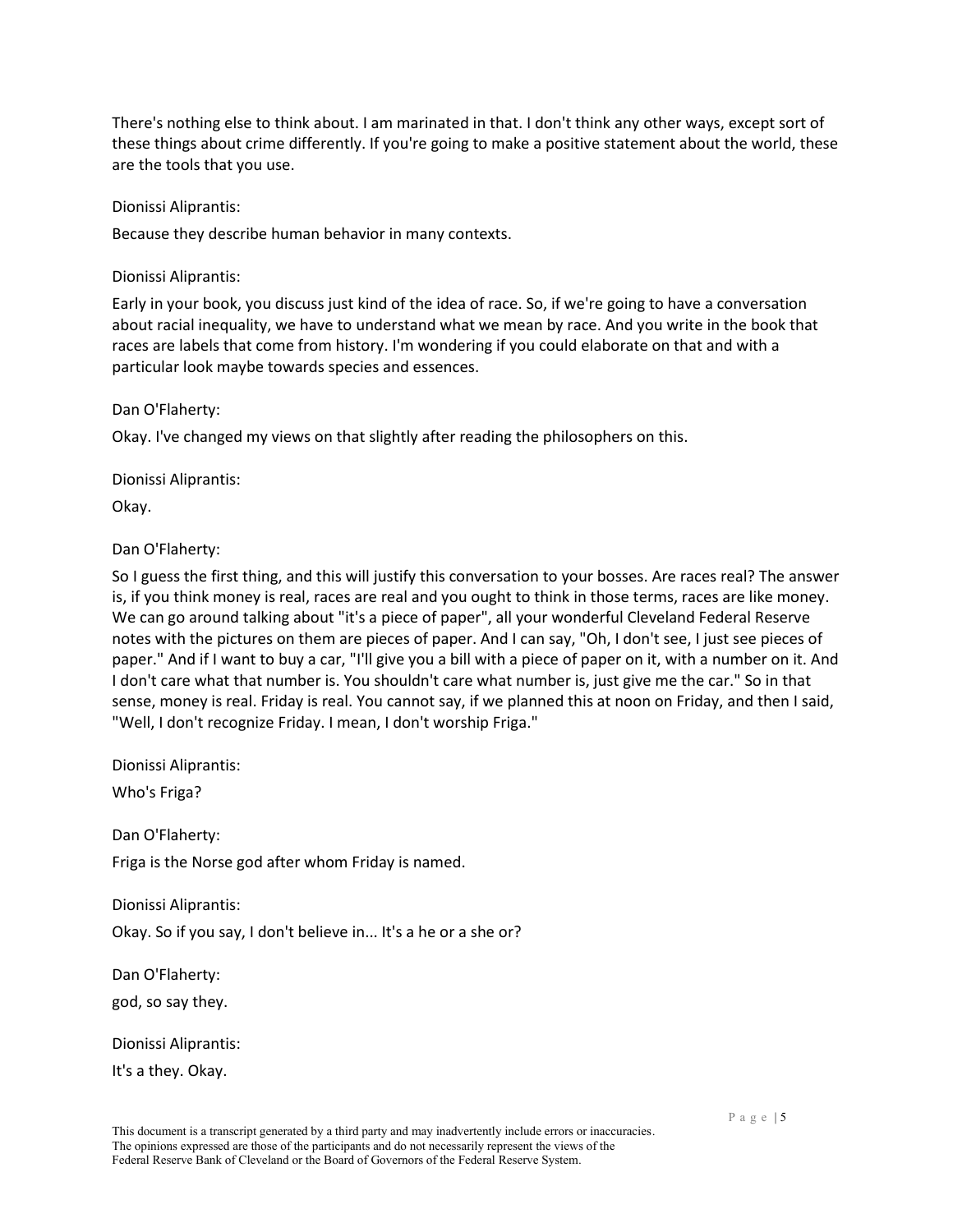It's a they. They're. And I can say to me, I mean, it looks just like any other day. It's no different from yesterday. And I've decided this is Elvis day, because Elvis for me is much more relevant than Friga. And I didn't know what you meant by when you said Friday, so I'm not here. I just don't follow that. So you can't go through life believing, if you walk around saying I have my own days and I have my own money and I don't pay attention to what other people do, then you're out of your mind.

## Dionissi Aliprantis:

Well, I mean, I guess the point is, what I'm hearing you saying is that when we think about race in a lot of ways, it's a coordination device.

## PART 1 OF 4 ENDS [00:32:04]

## Dionissi Aliprantis:

So we've talked a little bit about race just to kind of set the table about what are we even talking about. And at this point we've only talked about two of the first three chapters of your book. So now we're going to turn a little bit more to kind of traditional economics issues. So you have a chapter where you talk about these kind of classic texts where brilliant people from the past have been thinking about racial inequality. People like Booker T. Washington, W.E.B Du Bois, Martin Luther King. Jr. You also talk about the Kerner Commission. So I think there's two texts there that I was going to ask you to maybe elaborate on a little bit. So the first one is actually this 1944 book by Swedish Nobel laureate in economics. I actually don't know how to say his name perfectly, Gunnar.

Dan O'Flaherty:

Gunnar Myrdal.

# Dionissi Aliprantis:

Gunnar Myrdal. So he was traveling around the South, he was commissioned to try to understand the race issue in the US. And he ended up kind of quoting people like James Weldon Johnson as saying "The race question involves the saving of Black America's body and white America's soul." And one of the reasons why I think it's useful to highlight Myrdal is because he had this view of the interconnectedness of various spheres of life. He had this view that it was kind of difficult to make progress in only one kind of sphere. I'm wondering, could you describe that debate a little bit about the kind of interconnectedness of various aspects of life and maybe the current incarnation?

# Dan O'Flaherty:

Okay. So let me do a little bit of economics intellectual history.

Dionissi Aliprantis:

Okay.

## Dan O'Flaherty:

Myrdal was part of the Swedish school of macroeconomics which anticipated Keynes. In fact, Mike Woodford my colleague, one of the leading monetary economists of the United States at this point tells me he links that Myrdal got it right first before Keynes but nobody in Cambridge reads Swedish. So if you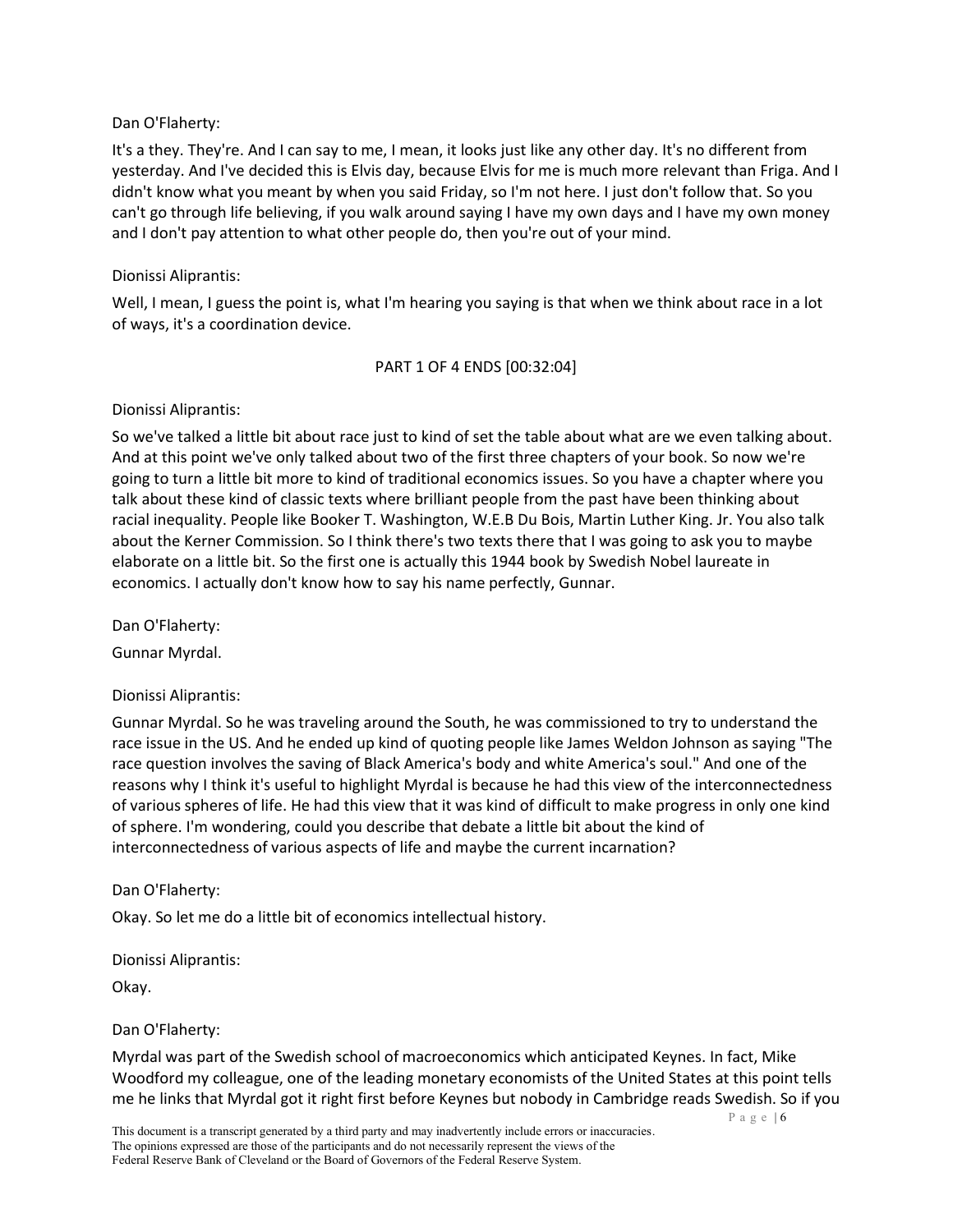think about Keynes, Myrdal's world is very much of a Keynesian world. His interplays are multipliers all over the place. So we don't see much of that today, we don't see this. I think today there are a number of panaceas that are out there and a lot of discussions get to be battles among panaceas. Lately, I guess in the last five or six years it's been the wealth panaceas because using standard methods, the disparities in wealth are quite big. Although I'm not sure how you measure disparity, what's-

### Dionissi Aliprantis:

A lot of issues there yeah.

## Dan O'Flaherty:

The Kerner Commission I would say was housing panaceas and the housing panacea is still with us. I think we'll have later discussions about that. Education panacea, that dates to Booker T. Washington and that's clearly with us. So I think what, and I guess the other thing that Myrdal was pushing back against because Ralph Bunche was working with him. Was the labor panacea that what is necessary is for Black workers and white workers to get together and everything will work out from there. So I guess maybe for the late 60s to around 2000, the labor panaceas was dominant in economics. I mean when I first started this course people told me, oh, you're going to require labor as a prerequisite aren't you?

### Dan O'Flaherty:

And crime probably gets more attention to any of these but I really haven't seen anyone proposing a crime panacea. I think in my mind you can't deal with one without the other. That a lot of the housing issues are really crime issues or beliefs about crime issues. Housing contributes to crime. There's a paper I saw over the weekend that was murder is greater in more segregated cities. And that was in one of our papers too. Education and housing are linked closely together. And crime is linked to them too. And I guess the other panacea that I left out was voting.

#### Dan O'Flaherty:

For early Du Bois and Niagara Movement, everything is about voting. That has been diminished but there are also a couple papers that I'm reading that restrictions of voting rights reduce house prices of Black people, willingness to buy houses. And I think that that is absolutely true in that I don't think you can think about wealth without power because wealth comes from power. Wealth without power is not wealth. Why is Jeff Bezos rich? Does he have the largest collection of shiny objects guarded by the meanest dogs? No, he's got a bunch of pieces of paper. Actually he probably doesn't even have the pieces of paper. He's got bunches of entries on some computers.

#### Dionissi Aliprantis:

Somewhere

## PART 2 OF 4 ENDS [01:04:04]

#### Dionissi Aliprantis:

So, I wanted to ask you, turn the attention to now, we should really focus on some bread-and-butter economics. Thinking about economics literature on employment and earnings and how that interacts with race, I'm wondering if you could maybe give some summary of some of the major findings in the literature on discrimination in the labor market. I guess the place I would start, maybe we should start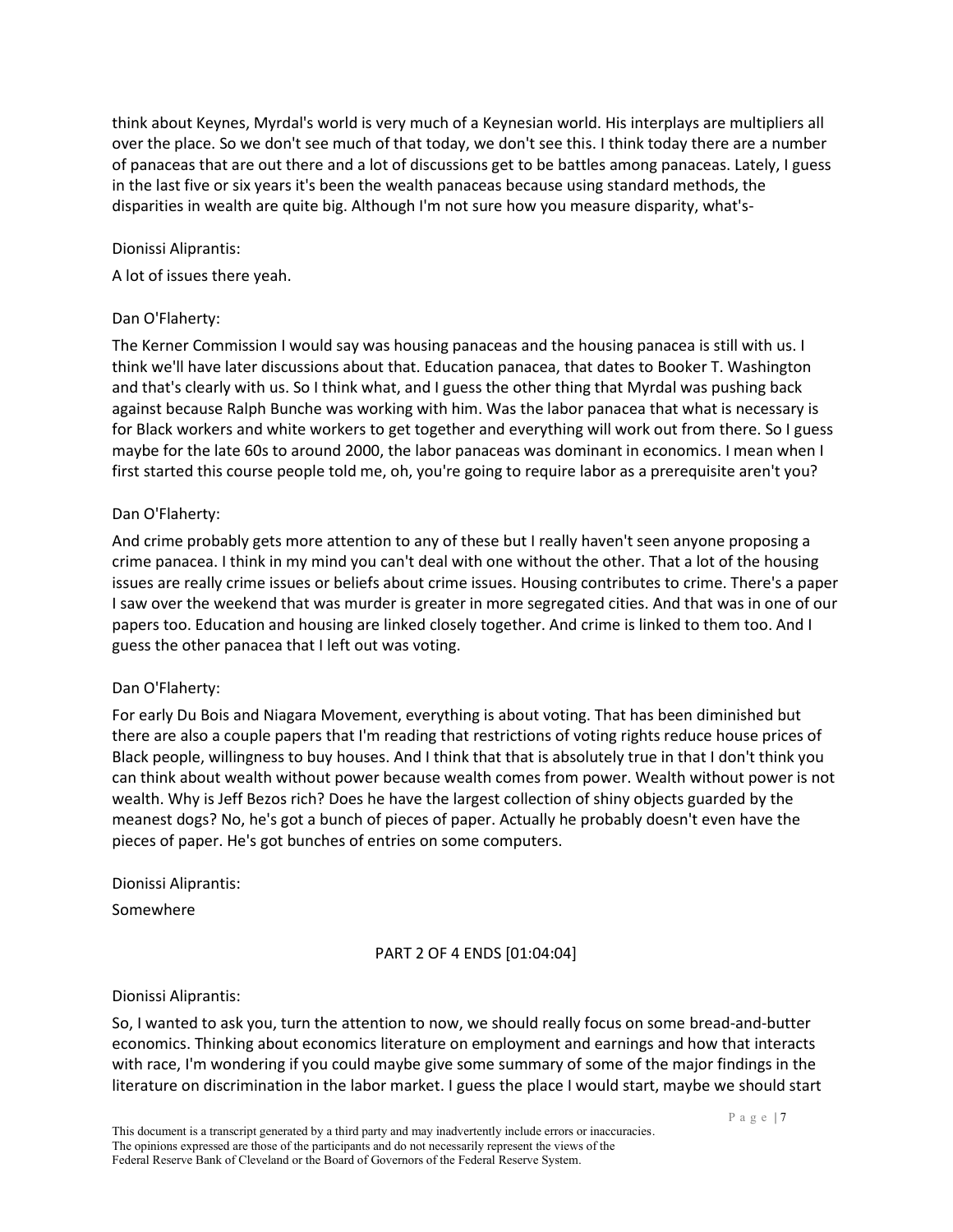the conversation is detecting discrimination is pretty hard to do. One of the ways that we've done that in economics is to look at audit studies. I'm wondering if you could describe audit studies generally, some of the big results recently. I'm thinking of Bertrand and Mullainathan (2004), but also since your book was published, Kline, Rose, and Walters (2021). Yeah.

## Dan O'Flaherty:

What audit studies do is that audit studies can tell us about process. They cannot tell us about outcomes. What audit studies started out being was sending pairs of people who were trained to act in the same way to employers, one was Black, one was white. They apply. They see what happens. The results there have generally been almost always, the employers treat both the same in that they don't get the job.

## Dionissi Aliprantis:

So usually the outcome.

## Dan O'Flaherty:

Usually the outcome, or get a callback. To the extent that we see them getting callbacks, generally, the white auditors get called back more. This was criticized by Jim Heckman with one very good objection, which I'll come back to, and one serious objection, which was met, which was that the auditors know what's going on. They're going to play. You can't trust them.

## Dan O'Flaherty:

Bertrand and Mullainathan had this wonderful idea of sending out resumes with Black sounding names and white sounding names and looking at what the response was about calling back. Once again, they found that nobody got called back, very few people get called back. To the extent that there are callbacks, white sounding names do better than Black sounding names. Now, this moved in meeting one of Heckman's objections, in that there are no auditors, so they can't play.

## Dan O'Flaherty:

It moved further from Heckman's other objection, which I would say is more definitional in that you can't imagine anyone being worse off about this because there's no one to be worse off.

## Dionissi Aliprantis:

The way I've thought about that objection as I understand it is just how harmful is that lack of response? Is that the sense that you're talking about?

Dan O'Flaherty:

No. I'm talking about the differential response.

Dionissi Aliprantis:

Yes.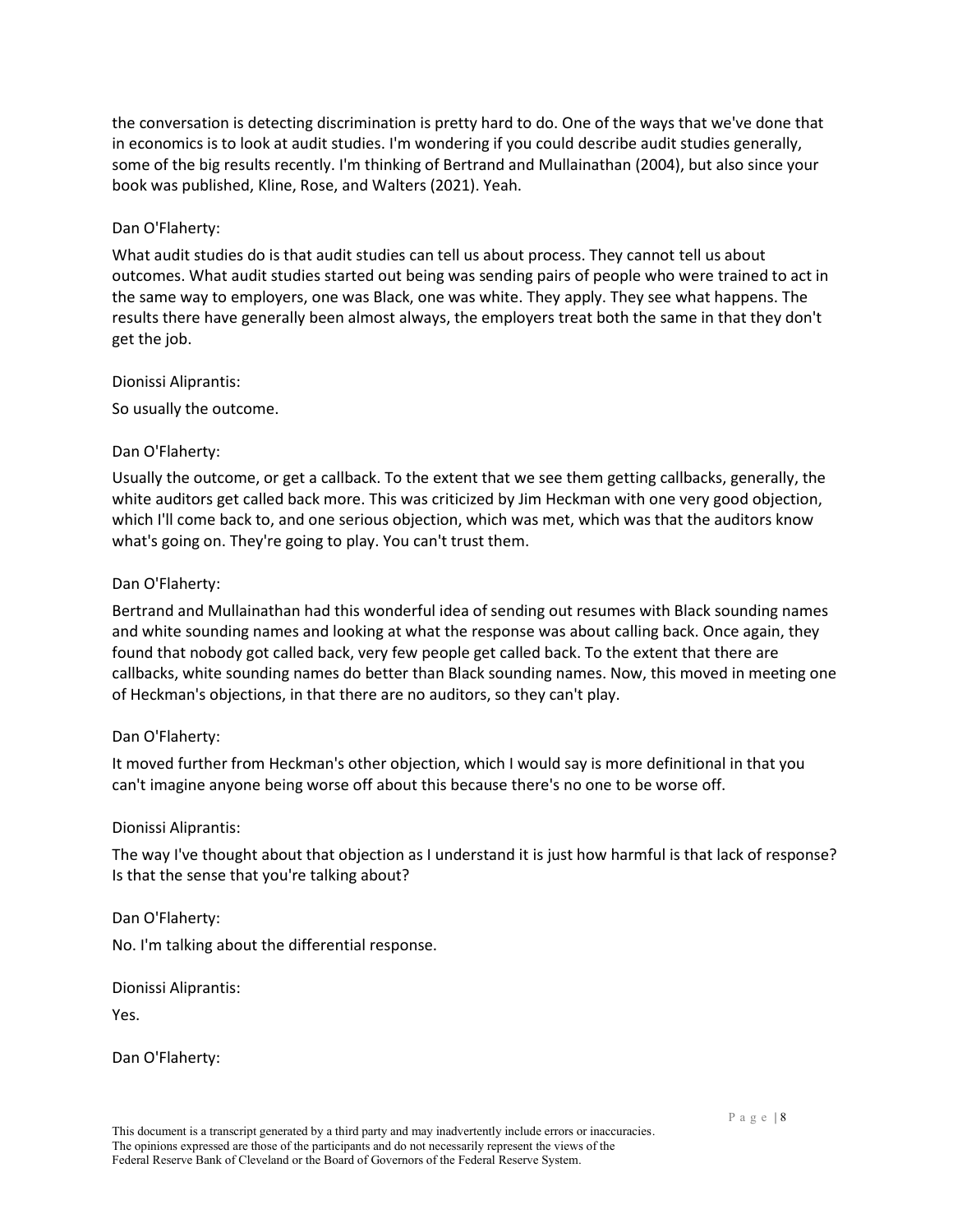Yeah. We don't know because we don't know what people actually do. If I had a pizza store, I would never hire a Kardashian, and I mean, it's probably wrong of me, but there are no consequences of that in the world. In legal terms, I think what the auditors do are looking for disparate treatment. They're looking for bad motive.

## Dionissi Aliprantis:

And you're more interested in disparate impact, or this Heckman critique is.

## Dan O'Flaherty:

The disparate treatment is interesting. If you're interested in disparate impact, you want to know a mechanism for disparate impact and disparate treatment might be the mechanism, so it's interesting how it works there. I think also, the other thing about the audit studies is they find that some employers, that there are asymmetries in both directions.

## Dan O'Flaherty:

They don't find that no employers ever call back Blacks and not whites. There are some who call back Blacks and not whites and some in other direction. What they find is the preponderance goes in the direction of helping whites.

## Dionissi Aliprantis:

But that matters a lot for the Heckman critique, right? Because I guess the question is if there's one firm and they're jerks, I can just go to a firm that's-

Dan O'Flaherty:

That's not jerks.

Dionissi Aliprantis:

Yeah. They're not jerks. But the question is, how-

Dan O'Flaherty:

That's what the Kardashians have managed to do pretty well for themselves, without ever getting a job as a research assistant for me.

Dionissi Aliprantis:

They've been okay. They found someone else. They didn't need you, but-

Dan O'Flaherty: They didn't need me.

Dionissi Aliprantis:

But I guess the question is-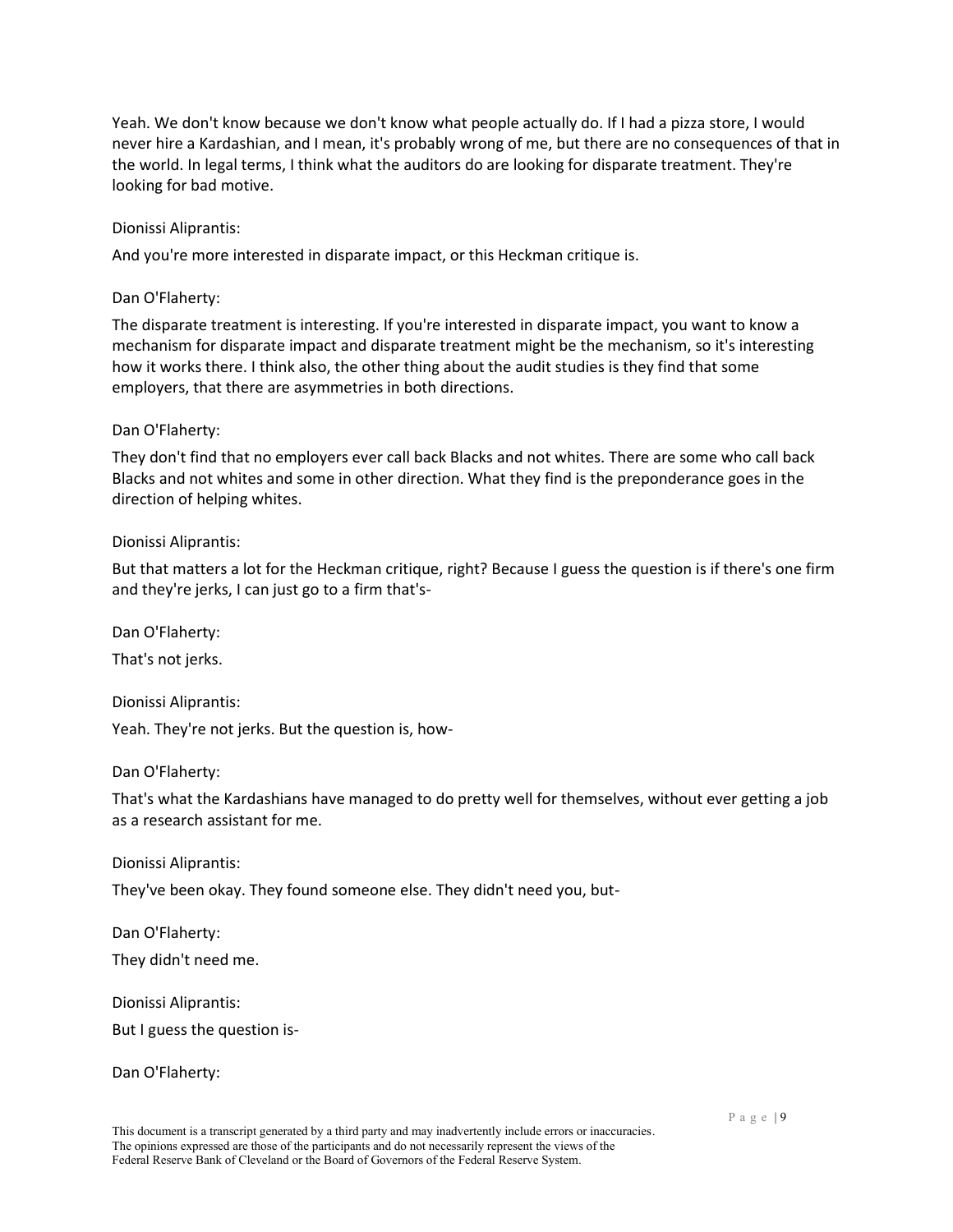That's why I think it's important. I think a lot of the discussion of discrimination has gotten hijacked on the minutiae, where it is the preponderance of it is what matters. So I believe very firmly that you treat your kids better than you treat me. That if one of your kids and I were having birthday parties the same day, and I invited you and they invited you, you would show up at their birthday party.

## Dionissi Aliprantis:

Yeah. I'm sorry to confirm, that's probably what would happen.

## Dan O'Flaherty:

Yep. And I am no more deserving than your kids or your kids are no more deserving than I am. And one, I don't take it personally, but you show an unreasonable preference for your kids, and I hope you do. What I would say is that we have this kind of discrimination going on all the time. And there are barbershops that will not cut my hair. I've managed to go do pretty well in life without. I have never gotten an offer of employment from North Korea, although I'm probably a better economist than anybody that they have.

## Dionissi Aliprantis:

But don't you think this whole question though gets back to the issue of power, but also just I think of how resources are already distributed throughout the economy. I mean, you could think about it in terms of a job ladder, but you could think about it in lots of ways where it could be the case that not being able to get that job means you don't get that opportunity. And there's more of a consequence than for example, me not showing up at your birthday party.

## Dionissi Aliprantis:

Because of the way, if it were the case that for example, let's say the best birthday present that you were going to get was coming from me and then I choose to go to my daughter's, that could be more of an issue. That could be different. That's maybe where the... I don't know, initial conditions or the-

## Dan O'Flaherty:

I'm not saying that discrimination isn't an issue. I'm saying that there is lots of discrimination going on that really doesn't matter. There is some that does matter.

## Dionissi Aliprantis:

And it's hard for us to know.

## Dan O'Flaherty:

Well, what we know is that when it's pervasive, if nobody comes to my birthday party, then I'm in trouble.

## Dionissi Aliprantis:

Yeah. Then you're going to have a bad day. Eating the cake alone.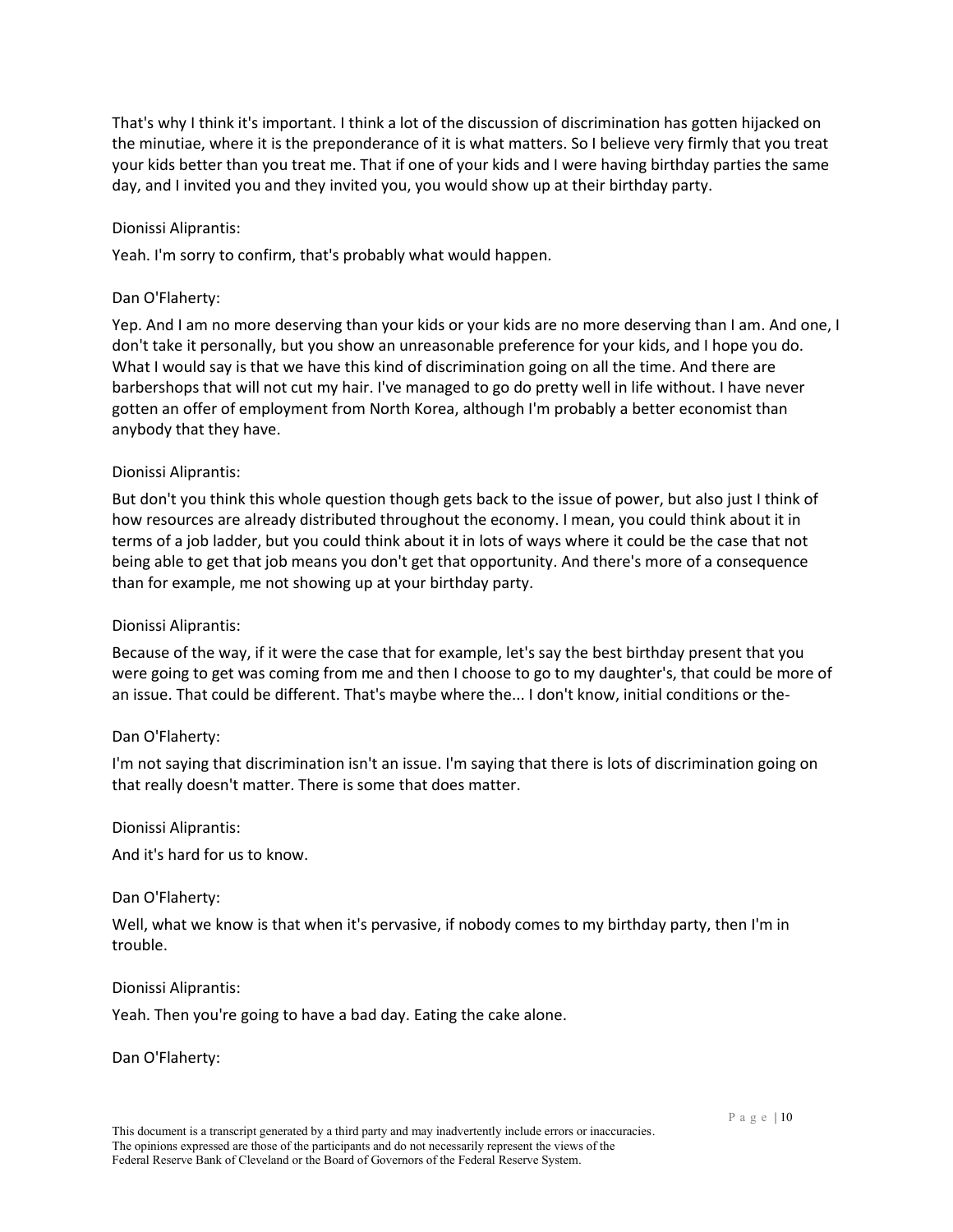Yeah. But that I think, the evil or the harm comes from pervasive discrimination. 55% of white people think that they are discriminated against. That may be true. I mean, you're not going to come to my birthday party, but as you say, it's not a problem.

Dionissi Aliprantis: Yeah. Well, so I guess-

## Dan O'Flaherty:

Where we come in the other kind of studies, the disparate impact studies, the wage regressions, they show that, okay, the preponderance matters. That in fact, all sorts of bad things happen to white people. All sorts of bad things happen to Black people, but on net, it is worse off for Black people. And of course it does. I mean, the fact that white people are good to their kids and very few white people have Black kids, so you have large disproportions of the resources that go to white kids. So that your care for your kids, which I don't want to say you shouldn't do ends up being your discrimination against me, but your discrimination against me is not a big problem.

## Dionissi Aliprantis:

You've come to terms with it.

## Dan O'Flaherty:

I can live with that. Your discrimination against Black kids is part of a problem. Because if a random Black kid... You don't go to random Black kids' birthday parties.

## Dionissi Aliprantis:

Well, I mean, and I guess that's where to me, the issue of residential segregation comes into it because I think it makes it much more likely that I would discriminate against the Black kid and not go to their birthday party. I mean, I guess, so one question I would have for you then is when you think about this issue of preponderance, so this Klein, Rose, and Walter's paper, recent working paper, they do an audit study, a very massive one.

Dan O'Flaherty:

Yeah. Massive. Yeah.

## Dionissi Aliprantis:

Absolutely massive national, looking at large employers. And as you said, they find this distribution in terms of what they're able to detect in terms of discrimination, at least at that part of the process, as you've said. And they found maybe... I think it was like a quarter of firms in their sample, maybe more like 20% were discriminating on the basis of race.

## Dionissi Aliprantis:

And I guess, how do you think about that when you say that really, the issue is the preponderance, and I guess probably matters more at the [crosstalk] local labor market level, but-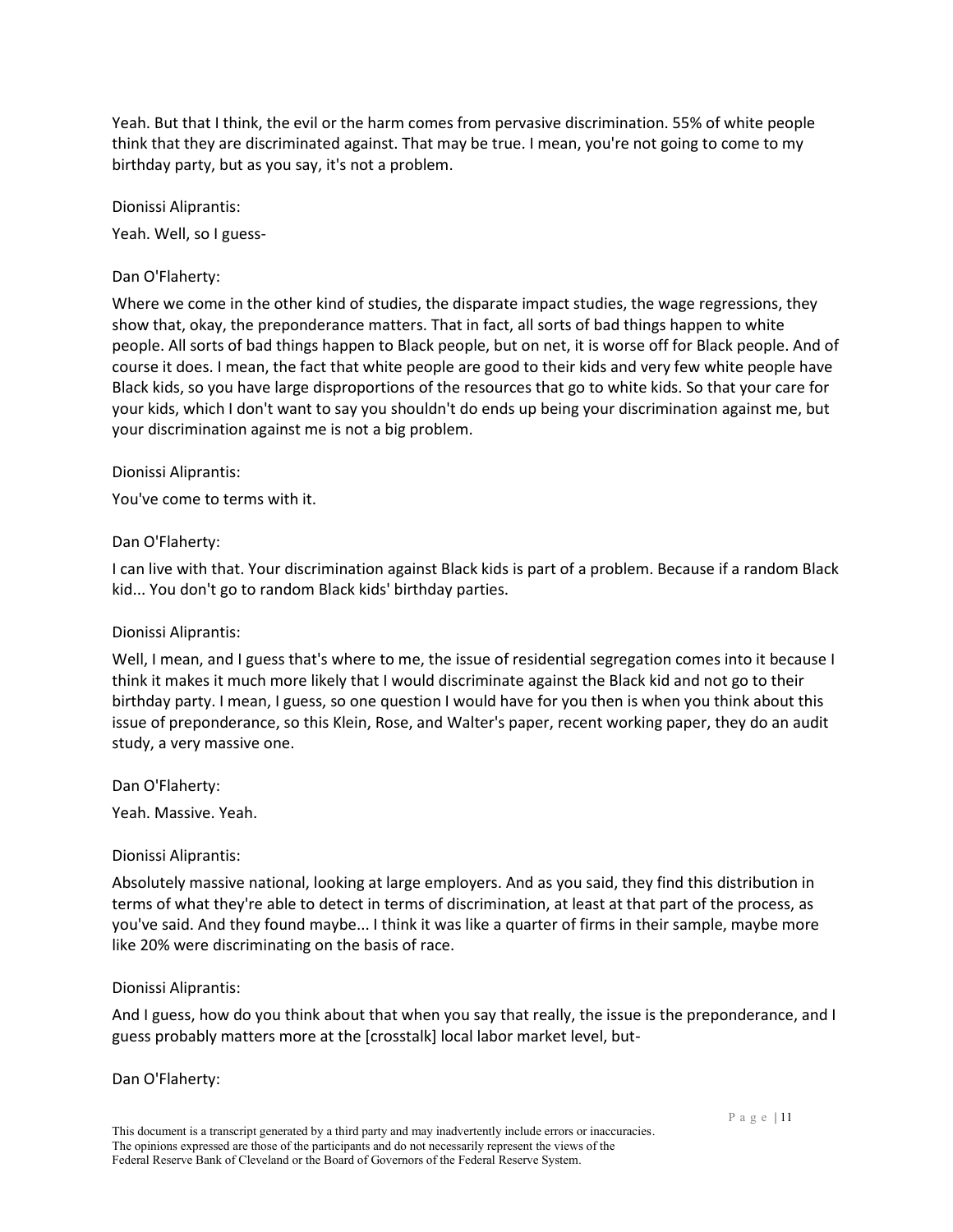Yeah. On a local labor market, on what you look for, on match. We don't have to speculate on whether that results in something, we know it results in something from the wage regressions.

## Dionissi Aliprantis:

Yeah. Yeah. So, okay. But I guess the question is, but the wage regressions are-

### Dan O'Flaherty:

It would be nice to do a model, which I'm sure somebody is doing, that works from that to the wage regression results.

## Dionissi Aliprantis:

That's the issue. I mean, there's some work right now doing something similar in terms of housing and discrimination in the rental market, but I guess, yeah, because there's a lot of other things that are in that wage regression, other than discrimination.

Dan O'Flaherty:

Yeah. Yeah.

## Dionissi Aliprantis:

Well, and I guess that would maybe point to the other topic I wanted to talk about with you. I mean, there's a bunch more topics I'd like to speak about with you, but thinking about this issue of the role of education in the labor market and racial disparities, I'm thinking both in terms of attainment and achievement, I'm wondering if even before we talk about racial disparities, some of the work that for example, and maybe it would just be estimated entirely on a sample of say, white males, like I'm thinking about, for example, Keane and Wolpin (1997), but where they're finding things like a large share of lifetime labor market outcomes can be explained by more or less what's happened to you by age 16 or 18. How do you think about that and the connection with education?

## Dan O'Flaherty:

You better get educated. Yeah, a large part. But one of the things that has been coming out since the book has been... or at least coming to my attention since the book, the importance of the social and behavioral parts of that, what used to be called non-cognitive, which was a...

## Dionissi Aliprantis:

But it actually is cognitive, so we've moved away from that. It actually is cognitive.

## Dan O'Flaherty:

A large part of what goes on probably is determined in the social and behavioral, as well as what used to be called cognitive parts, as well as-

#### Dionissi Aliprantis:

Test scores or something like that, your math and your reading.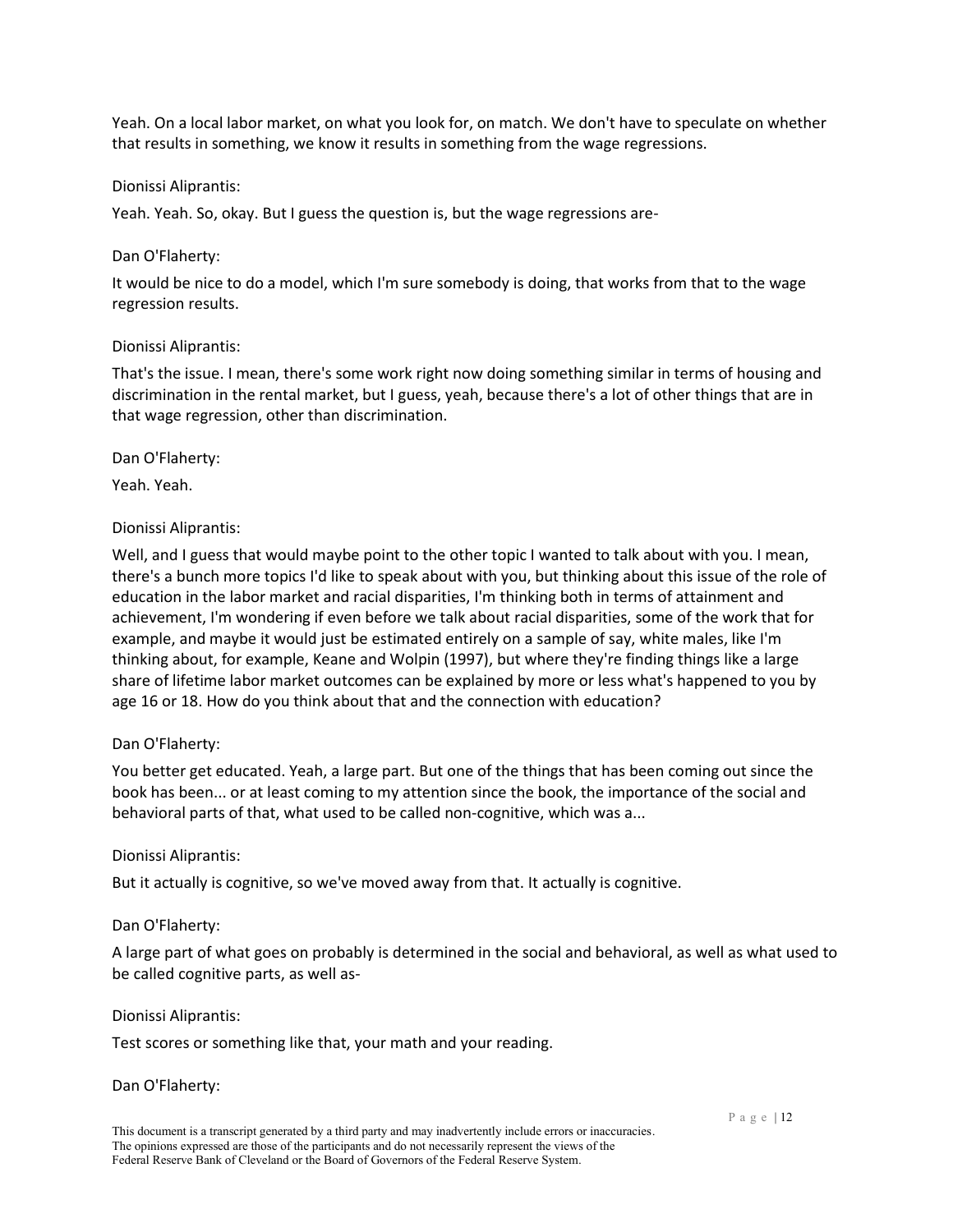Yeah. And the sleeper effects there, where we have all these interventions that happen earlier in life, they do nothing to test scores until... but then you find out at age 20, they make all the difference in outcomes in your life that really matter.

### Dionissi Aliprantis:

Well, I mean, I guess that's the thing. And I guess this question about test scores, I think when they're informative, whether they're informative, what they actually are measuring, could you talk a little bit about some of the research on using the National Longitudinal Surveys of Youth 1979 wave, and the AFQT variable in there. Can you speak a little bit about that?

### Dan O'Flaherty:

Sure. So there's this important paper by Neal and Johnson in 1996, which the framework is interesting. They look at a two-stage process. They imagine life as a two-stage process, in which you're a kid and that after ceasing to be a kid, you're a worker. And there can be discrimination in both stages.

### Dan O'Flaherty:

Their question is, is there second stage discrimination? And what they propose is that if you look at test scores around age 18, then, Armed Forces Qualifying Test scores (AFQT), qualifying test scores, these particular cognitive tests, this test score summarizes everything relevant that you have learned up until age 18, and it is what you bring to the labor market. Now, the interesting thing to me, since I've been thinking about this recently in a police homicide context, is that the overlap between Black AFQT scores and white AFQT scores is very small.

Dionissi Aliprantis:

That's right.

## Dan O'Flaherty:

And they give themselves degrees of freedom, and they find that for everyone except Black men, for Hispanics, and Black women, the AFQT difference explains the difference in earnings in the late 20s. And instead of a 20% difference for Black men, it becomes a seven point difference. This has inspired a wonderful amount of research and a wonderful amount of thought, and I don't know if they believe it anymore.

#### Dionissi Aliprantis:

So, yeah. I guess in my mind, when I think of maybe two of the most important papers, I don't know, in response or connected to that paper, I would think of Rodgers and Spriggs (1996), and then I would think about more recently, Eric Nielsen's work trying to anchor items in the actual test. So I'm curious, when you say you don't know if you believe it anymore-

### Dan O'Flaherty:

I don't know if they believe it anymore.

#### Dionissi Aliprantis:

You don't know if they believe it. So I guess, how do you think about it? And I guess the question is... yeah. How do you think about I guess the contribution of these... Let's call them cognitive skills to labor

P a g e | 13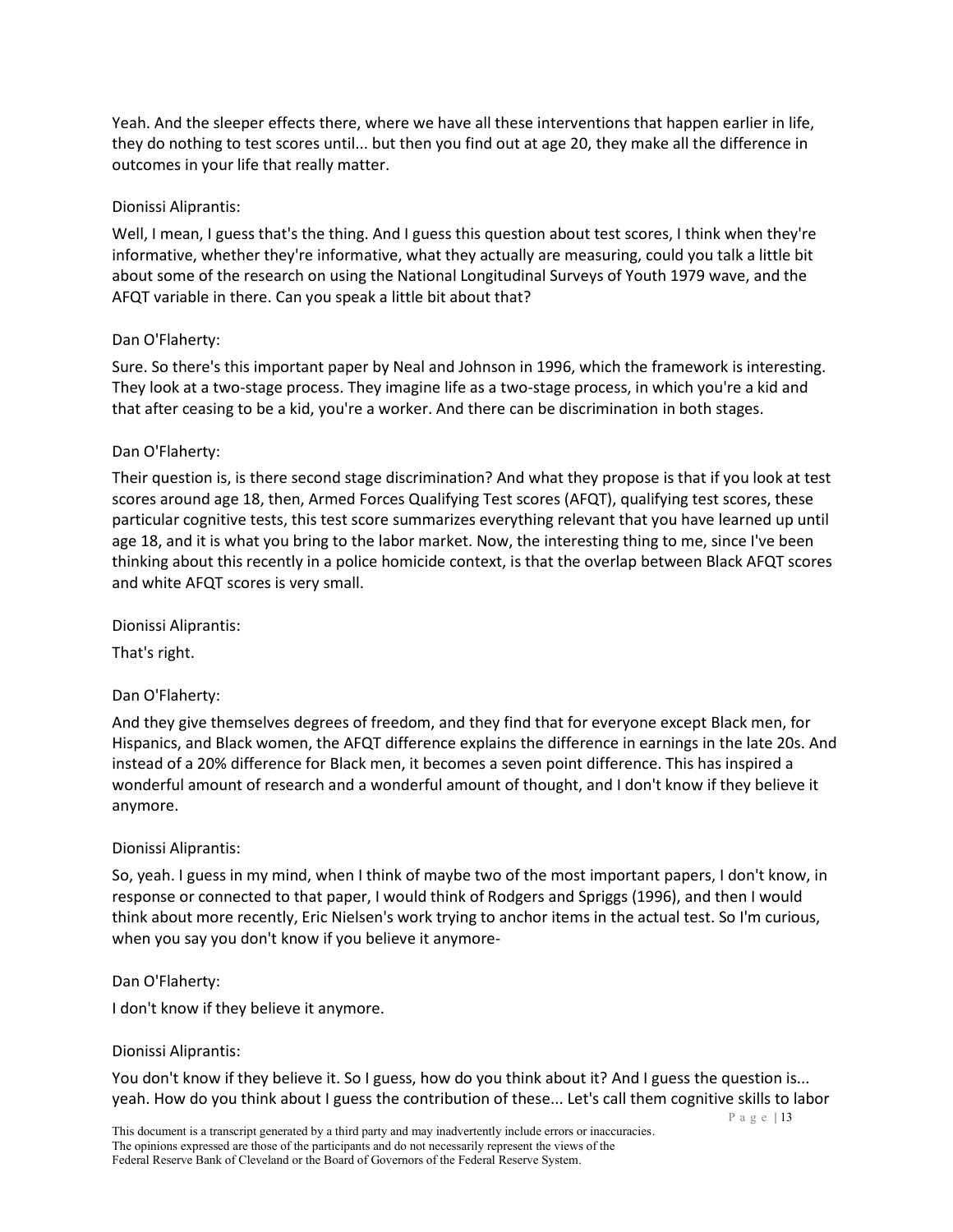market outcomes? Because I think one of the ways I would interpret it and I guess, okay, I'll spill the beans. I'll explain my own views on it. And then I'll maybe hear yours and we can go back and forth.

## Dionissi Aliprantis:

My own views are that even if it's not as large as they find, and even if Eric Nielsen's work isn't perfect, I think what it's saying to me is that education does matter, and as you said, it's not the panacea. It's not going to solve all the other forms of discrimination in the labor market. It's not going to necessarily solve residential issues, and I actually want to turn next to issues about labor market networks and how that connects with residential segregation.

### Dionissi Aliprantis:

But I guess the way I see it is, okay, what this is saying is that these kind of cognitive skills or whatever it is that's measured in these tests, it does matter for the labor market. And the thing that I... I don't know, it makes me happy about that, or I find encouraging is that that is something we can work on. That's something that I think we can change. That to me feels like solving the problem.

## Dan O'Flaherty:

I definitely agree with that. I mean, I think what I've realized recently is that there is a very active literature in policing which is the exact same problem. So you have one stage in which a police officer arrests somebody and a second stage in which a district attorney makes a charging decision. Or there's a judge, many, many stages, actually.

### Dan O'Flaherty:

The question that was a very active debate two summers ago was what can you say about the second stage? Given that you have in this case, you have a really hard time observing the first stage, because you cannot observe the people whom the officer did not arrest.

Dionissi Aliprantis:

Yes.

## Dan O'Flaherty:

How do you think about the second stage? Nobody in this said that it is not important whom they arrest.

Dionissi Aliprantis:

Yeah, clearly that is.

## Dan O'Flaherty:

And I think the people that I find most telling on this have argued you look at the information set of the people at the second stage and you have a well-formulated question about whether they acted in a discriminatory manner or not, with their discriminatory. I mean, this is the opposite of we have good data on kids, we don't have good data on employers, where here you have good data on prosecutors and you don't have good data on... I think the idea is a correct one, that to use the word blame, you don't blame the district attorneys.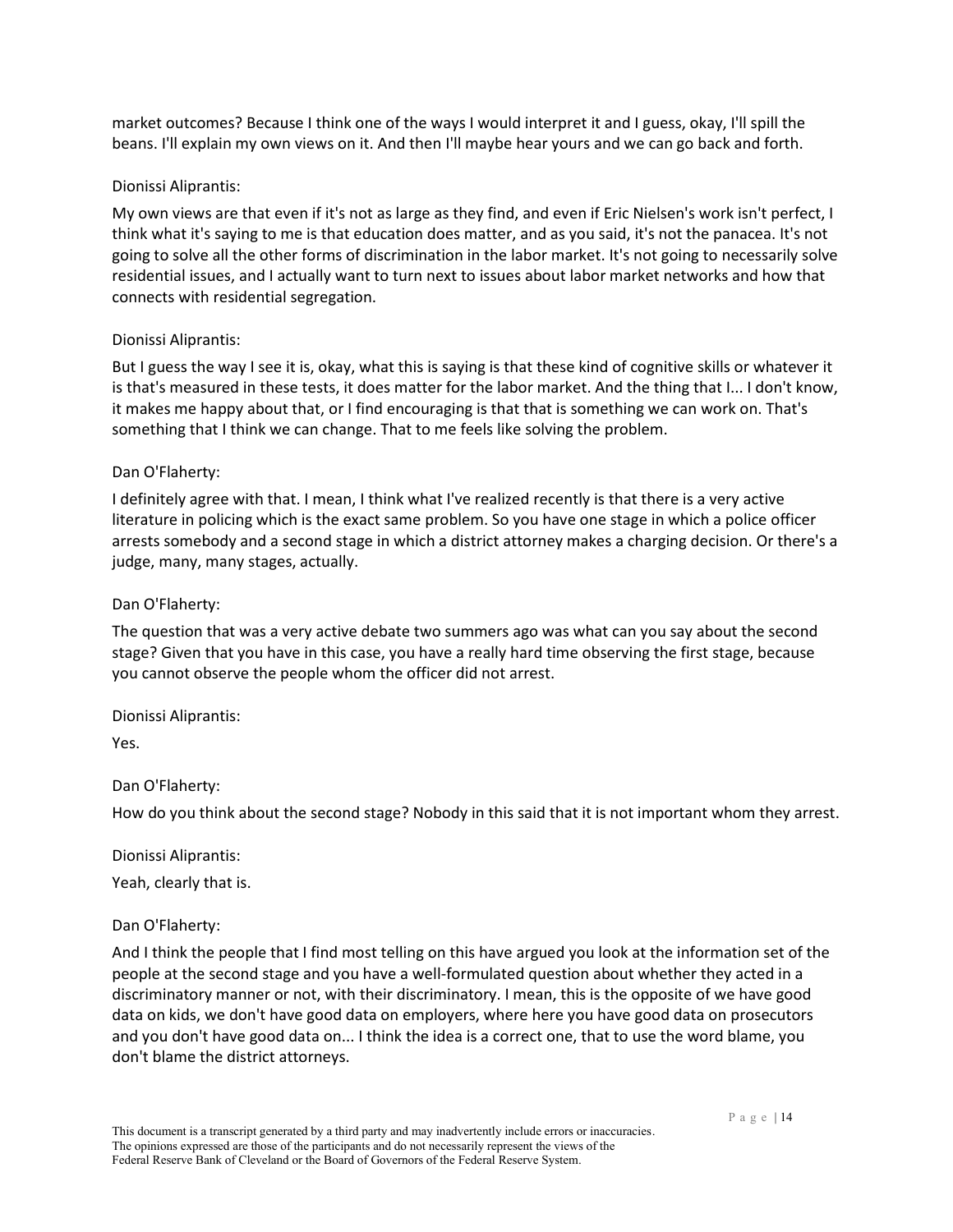However, there are some... two caveats. I guess let's talk about another two cases where it is very obvious. So I'm a police department, judge, jury, everything like that, and I send people to prison. You work in the prison, you are in charge of distributing prison uniforms to the prisoners. You don't have information on their race, you have information on their number and you have various anthropometric measures.

## Dan O'Flaherty:

Are you discriminating? And I think you would probably do a very good job on that. That you would just pay attention and no one would say you were acting improperly, even though you might recognize, you might believe that a disproportionate number of the Black prisoners were in there unjustly. You would still do your job in a colorblind manner.

Dionissi Aliprantis:

Yes.

Dan O'Flaherty:

District attorneys... So you can in some sense think of district attorneys, but it goes a little bit further and the district attorneys have a little bit more power than you do, and that they can ask for more information.

Dan O'Flaherty:

And so I think a good practice that many district attorneys and prosecutors have is that they learn that certain cops they will not put on the stand. So in that sense, they have looked into the first stage. Whereas you were handing out the uniforms were not in position to, they have a fiduciary responsibility of what a good district attorney would do, is that they would-

Dionissi Aliprantis:

Go upstream.

Dan O'Flaherty:

... investigate the credibility of the cops based on things like that, and have a list of whom they believe or not. This is an obligation to the accused.

Dionissi Aliprantis:

Yes, that's right.

Dan O'Flaherty:

And I would say that the rights of the citizens of a particular jurisdiction would be violated if the district attorney did not exercise this due diligence.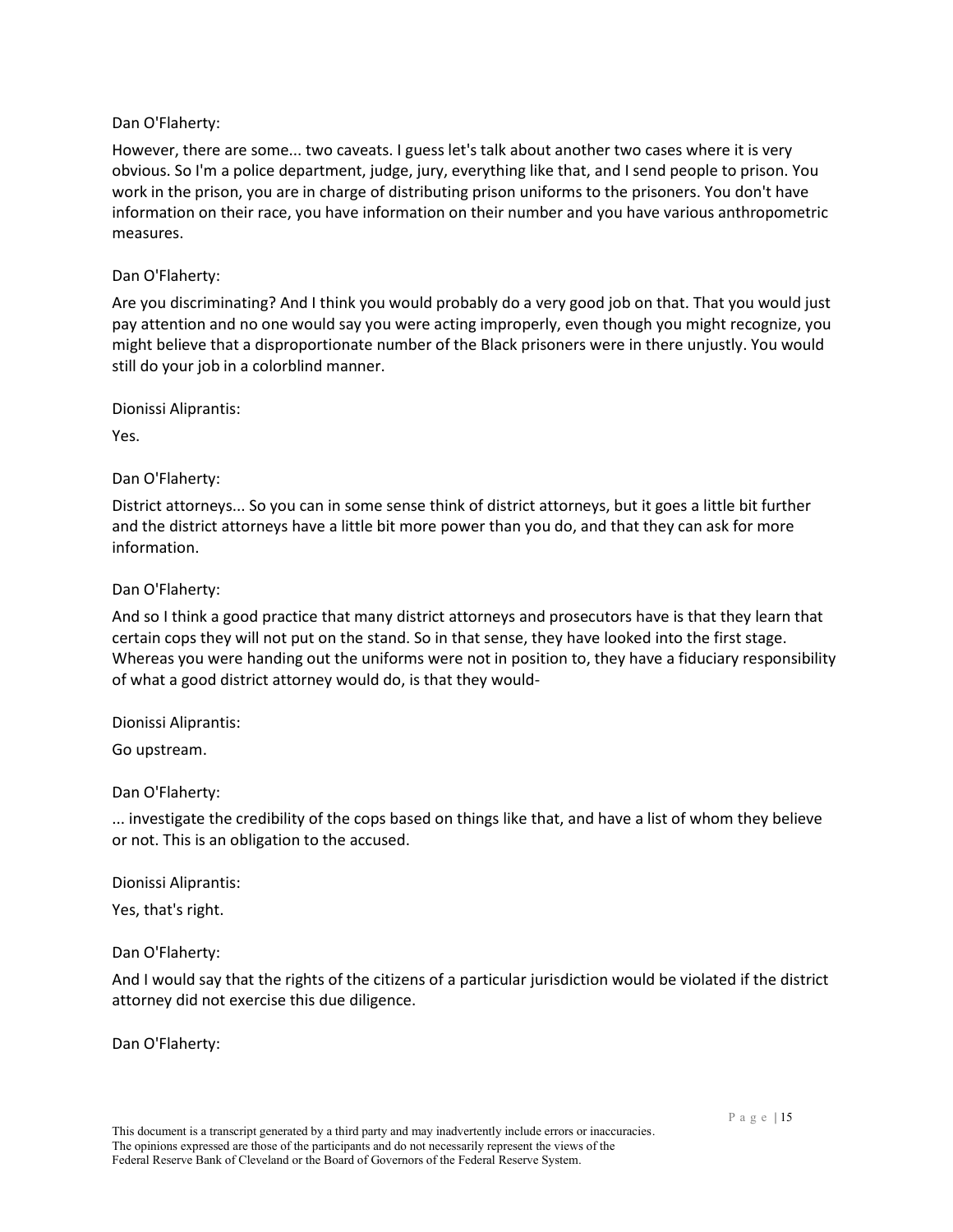Here, let's go to the employment case. I think employers, under law, employers do have an obligation, certain fiduciary obligations to applicants. In some cases, if I'm a little guy, I'm hiring people for my pizza store-

Dionissi Aliprantis:

No big deal.

Dan O'Flaherty:

Once I've turned the Kardashians away, I don't have to go further. And I can see somebody's resume. I can see they went to a school, which I never heard of. I'm not going to hire them, because I really want smart pizza delivery people. But if I'm a large employer, then I ought to question how good the information is that I'm getting from the first stage.

## Dionissi Aliprantis:

So, you're drawing an analogy with the district attorney receiving people that have been arrested and saying, "You need to investigate that process a little bit." And now you're saying, "Okay, let's think about large employers, that they should be investigating a little bit the process by which someone's presenting to them with whatever credentials, or..."

## Dan O'Flaherty:

And if you look at how affirmative action works in large employers, the stories that we have and actually some data on this is what does it do? Coming under affirmative action requirements forces employers to go back and look in the first stage in the sense that they find sources of referral. They find schools, they learn about them. They improve their ability to judge the first stage.

Dionissi Aliprantis:

Potential.

Dan O'Flaherty:

And then we've got Conrad Miller's result, that they keep using it once they've made the investment.

# Dionissi Aliprantis:

That's actually the paper that I wanted to go to next. But I guess my question is, and I don't know if I would call this... I don't know if I would call this a pushback, but I guess where I see a tension is the following.

# PART 3 OF 4 ENDS [01:36:04]

# Dionissi Aliprantis:

And I guess if I'm a large employer, the question is, what if it is the case that the test scores are telling me something about the education the person's received to that point? Not about their potential, but about the education received to that point. And it might mean that I as a large employer, I might need to invest more in that, whatever those skills are that are measured by math or reading test scores. Where does the responsibility on the large firm fall then?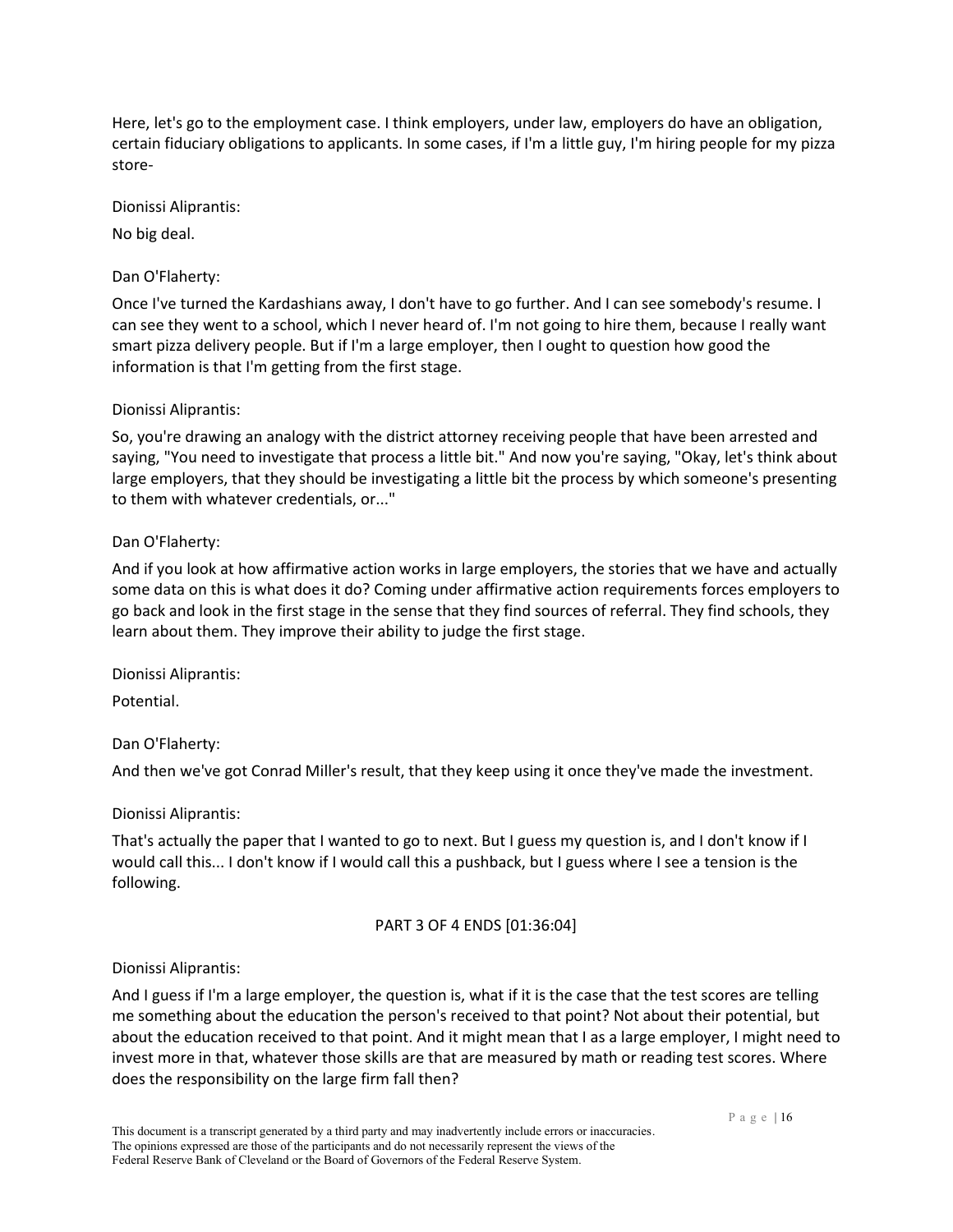## Dionissi Aliprantis:

Because I think the issue of having a better sense of people's potential in a job, in terms of a match or in terms of their skills or what they might develop into, I think that's something that clearly to me, it's hard to argue. But I think there is this issue of I'm running a business and I need people that can perform now. And I guess the question is, how much investment is required over the long term? And where do you draw that line? And where are the obligations?

## Dan O'Flaherty:

I'm not sure. We saw in Conrad's paper that it seems to be profit maximizing, once you've set it up. I think there are obligations, getting back to your point about integration, is that if integration is a public good. And I think-

## Dionissi Aliprantis:

And when you say public good, can you explain for a non economist? What do you mean by that? What do you mean by integration as a public good? And then we should turn to Conrad Miller's paper.

## Dan O'Flaherty:

Yeah. Okay. So integration in the sense that large numbers of people were not directly involved gain. So integration of India and Pakistan would be a public good in that all kinds of people would be able to make better trades, would be able to find out more about their lives, would be able to sell things better, would be able to find better partners.

## Dan O'Flaherty:

The same is true with integration in the United States. It would remove many, many problems. It would allow our politics to be much more intelligent and civil. It would mean that we would have more people to do everything we want to do things with. What we've learned in the pandemic is that we are desperate to do things with other people.

## Dionissi Aliprantis:

We need each other. We really need each other.

Dan O'Flaherty:

And the more people we have, just to hang out with ...

Dionissi Aliprantis:

That we enjoy, that we enjoy hanging out with.

Dan O'Flaherty:

That we enjoy and hang out with, the better. Okay. Another part is trust, that if we trust each other more, we can do many more things. If police [crosstalk].

## Dionissi Aliprantis:

That's a very big point. I think that's a very big point.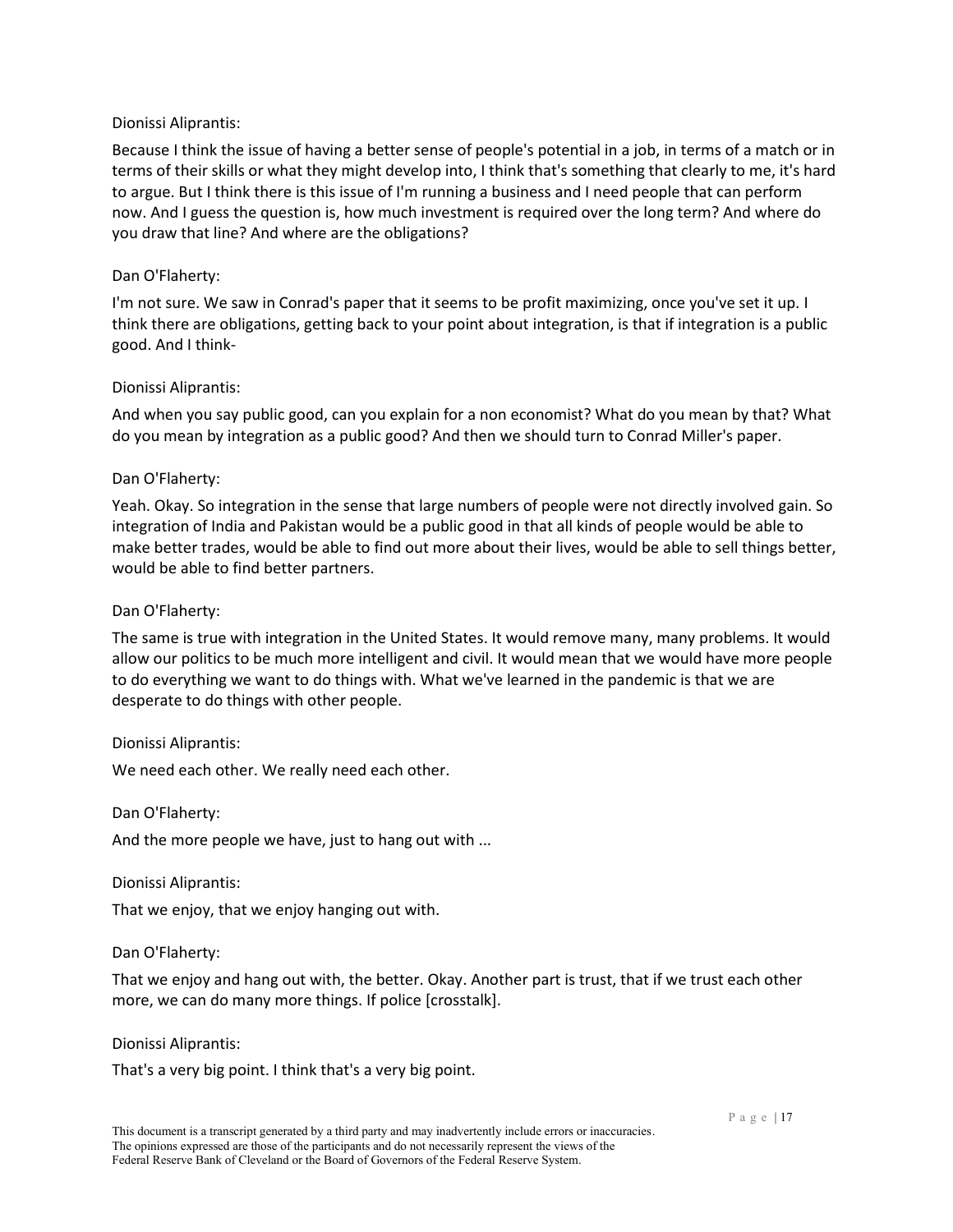Today, you trust police. And the trust, if I act to you in a trustworthy fashion, as a result of that, you trust Jerseyans more.

### Dionissi Aliprantis:

I don't know about that.

### Dan O'Flaherty:

But it's a benefit to all Jerseyans. And it's also a benefit to you, because the next time you meet a Jerseyan, you'll understand that they can do wonderful things for you. This bridge that they are trying to sell you is probably real.

### Dionissi Aliprantis:

And you get to this issue of trust. In some sense, it's also I think a backbone of just capitalism, that we can trust each other and that we have these norms. And that we have these expectations. But okay, I do want to take it back to the labor market a little bit.

### Dan O'Flaherty:

Yeah. So this is Elizabeth Anderson's work, and this is another philosopher, but on The Imperative of Integration, that workplace is an excellent place for integration, for steps toward integration to occur, because it's controlled, because people are working toward a common goal.

### Dan O'Flaherty:

And I think that if workplaces are among the most integrative, the places where you're most likely to find interracial friendships and cultivate them. So that it's a good place for the production of this public good.

#### Dionissi Aliprantis:

Well, so I want to ask how we can produce more of that public good. But first, I do want to actually turn to that paper by Conrad Miller and Ian Schmutte. I think you're talking about the co-authored recent paper where, so they look at data from Brazil. That includes the race of the entrepreneur who started a business.

Dan O'Flaherty:

No. No. No. No. This is an earlier bit.

Dionissi Aliprantis:

You're talking about a different one? Okay.

Dan O'Flaherty:

Yeah.

Dionissi Aliprantis:

Well, I want to talk about this one from Brazil.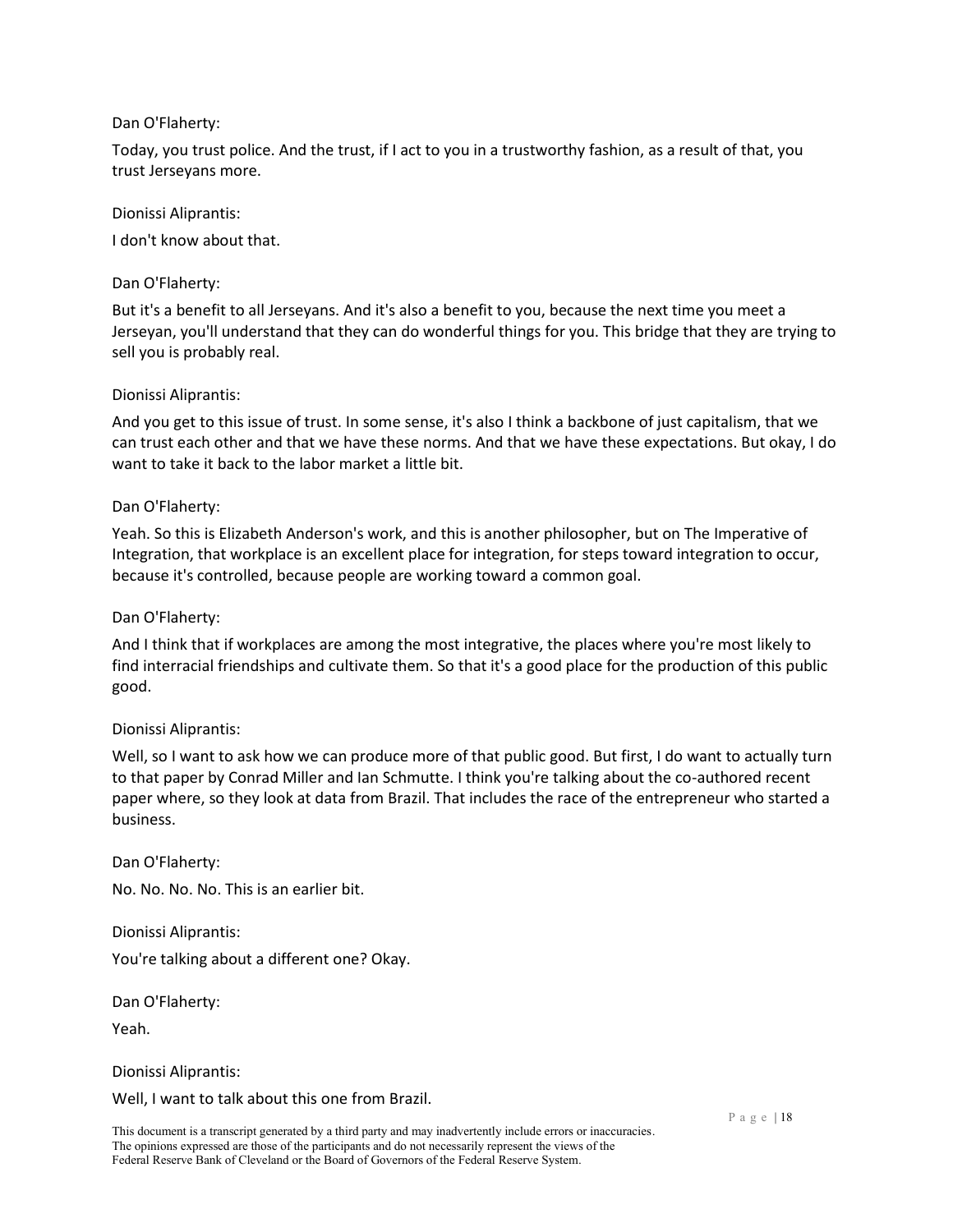Dan O'Flaherty: Let's go. Let's go. Miller's good. We can always talk about Conrad.

Dionissi Aliprantis: Okay.

Dan O'Flaherty:

Yeah.

# Dionissi Aliprantis:

So this paper, with this co-authored paper, they find that businesses that are started by white founders end up hiring Black employees at the same rate as businesses started by Black founders. But that it takes time. And so they're able to interpret this in terms of a story about job referral networks. And essentially, they're saying you can see that a job referral network might be segregated because social networks are segregated.

# Dionissi Aliprantis:

And social networks maybe are segregated because of residential segregation and how important, I guess, job referral networks are in the hiring process. They're tremendously important. And the evidence that we have is that it's stronger for lower income people. So I'm curious if you could, I don't know, interpret that or speak about that and how that connects with just the issue of residential segregation.

# Dionissi Aliprantis:

And just the thinking we probably shouldn't get going on neighborhood effects because I could talk all day about that, but some of your views on labor market networks and job referral networks and how these forms of residential segregation end up impacting labor market outcomes.

# Dan O'Flaherty:

Okay. Yeah. I think job referral networks are important. The first Conrad Miller paper also was about job referral networks, in the sense that one of the reasons for the continued hiring of Black employees was that the job referral networks were set up. And that's again, what I would think about as due diligence.

# Dan O'Flaherty:

Like the district attorney checking on what goes on in the first stage, if I'm not getting any referrals from this neighborhood or this group of people, maybe I ought to find out why and take steps to get referrals. And so I think it also works well. Job referral, again, things work in both directions. People buy houses based on where their colleagues work.

# Dionissi Aliprantis:

Yeah. Yeah. Yeah. It's probably some of the first people you ask, if you move to a new city.

# Dan O'Flaherty: Work life [crosstalk].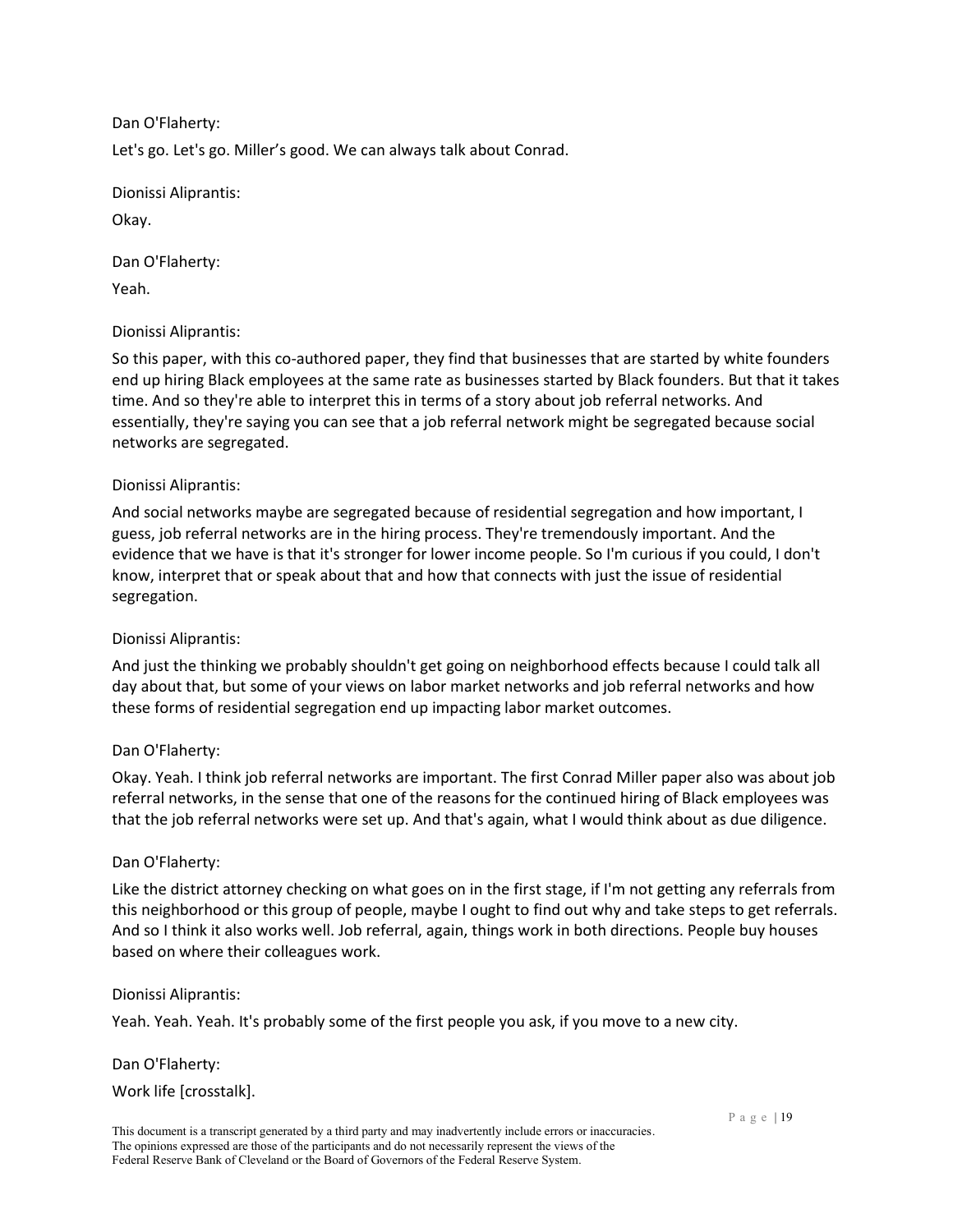Dionissi Aliprantis: Your job, where do you guys live?

## Dan O'Flaherty:

Yeah. Yeah. And I got new neighbors across the street a couple years ago and I said, "Oh, your neighbors over here are these people." "Yeah, I know. My sister works with them."

## Dionissi Aliprantis:

Yeah, these things are connected. These things are all connected. Well, okay. So in some sense, I do think it's a little bit dangerous that we start talking too much about neighborhood effects. So I actually am going to ask you, because we've been speaking for a long time and we might go over a little bit. I think that's okay if it's okay for you.

## Dionissi Aliprantis:

So I guess you mentioned earlier that you see this focus on wealth as a panacea. And I'll say in my own research, looking at how wealth and the racial wealth gap evolves over time, and then also thinking about the racial wealth gap and access to opportunity neighborhoods, the more I've been thinking about it, the more I think wealth is maybe a very good scorecard or indicator of broader economic outcomes and broader economic success.

## Dionissi Aliprantis:

But there's also this recent paper by Bulman et al. (2021). I don't know if you've seen it, about lottery winnings and college attendance. And it actually has been very influential in my own thinking. And just thinking about the nature of wealth, that personally I've come to view it much more as an end result, rather than ... Look, obviously money always helps. All else equal, having more money helps.

# Dionissi Aliprantis:

So I can think of a lot of reasons that wealth would help, but it seems that as I've started looking a little bit more closely in the particular ways that you think that wealth would really influence trajectories or labor market outcomes, it's not clear to me that wealth is the driving factor in several of these mechanisms.

## Dionissi Aliprantis:

So I guess I'm curious to hear your thoughts on, whether it's the racial wealth gap, or just wealth in general in our economy, and how it influences labor market outcomes.

## Dan O'Flaherty:

I'm not sure. I'm not sure that one, wealth is the correct thing. It may be wealth as we measure it, as you measure it.

## Dionissi Aliprantis:

As my colleagues, as my colleagues measure it.

## Dan O'Flaherty: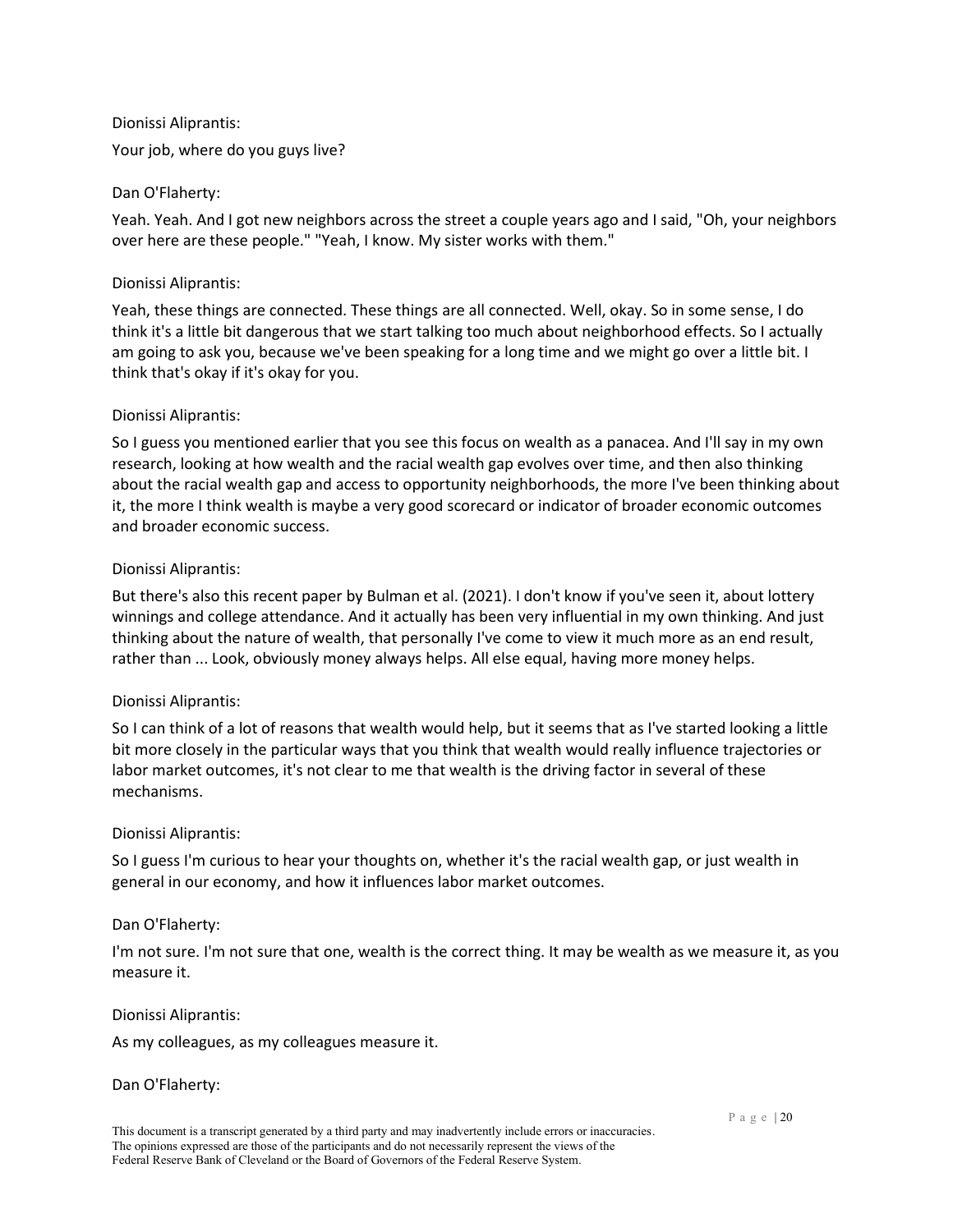Including my friend, Sarena Goodman, measure it, is not the wealth that you see in the standard labor market models. Wealth, as it is in the optimization problem, is the discounted value of all your earnings, plus what you inherited. It's total inflows.

Dionissi Aliprantis:

[crosstalk] It's potential wealth. It's potential wealth in some sense.

Dan O'Flaherty:

Potential wealth. Yeah. And actual wealth for most people, is a tiny fraction of potential wealth. And I would probably go further in that, in this model, potential wealth is ... So if we're in an Arrow-Debreu world, then potential wealth is what you worry about.

Dionissi Aliprantis:

A standard, which is the baseline model with no frictions.

Dan O'Flaherty: Yeah. Yeah.

Dionissi Aliprantis:

We've assumed away a lot of reality, but the basics of how the economy works are there.

Dan O'Flaherty:

What sort of frictions do we want to add? The first friction I want to add is race, for some reason. And how does that say it? That says one, a large part of your potential earnings is what people think of you and their beliefs in your capacities and character.

Dionissi Aliprantis: And how they react to-

Dan O'Flaherty: Yeah.

Dionissi Aliprantis:

It could be glasses if I really ... It could be all kinds of things, right?

Dan O'Flaherty: Yeah.

Dionissi Aliprantis: But we've coordinated on race.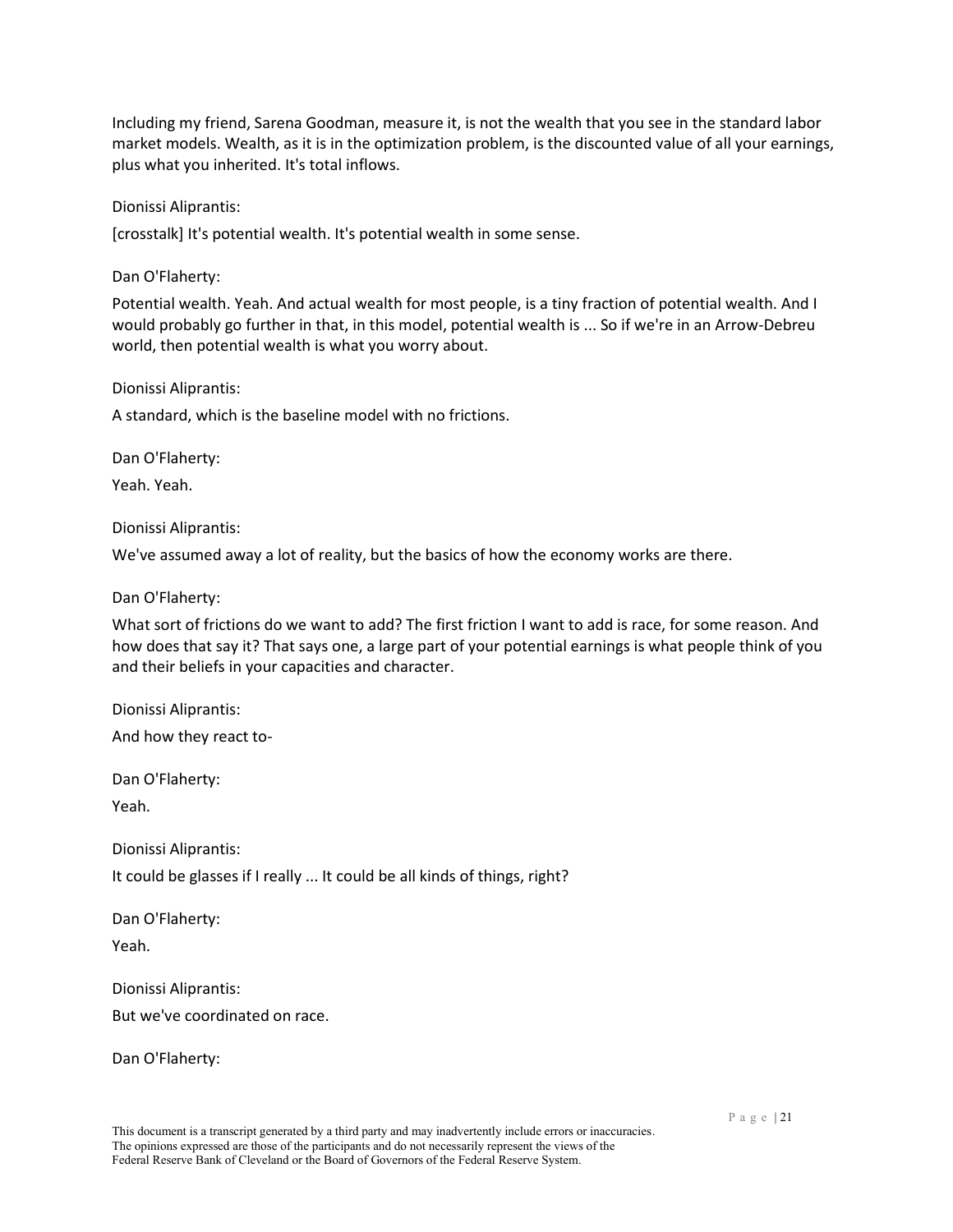Yeah. So that potential wealth should be added to that social component. Another part of it is the probability that someone will come along and steal what you have from you, or burn it down as in Tulsa, or defraud you of it as in throughout the US South. And so what you get is that the potential wealth has to be corrected by things that are really hard to measure, but that do differ systematically with race, and the concentration on the single number there.

## Dan O'Flaherty:

Then the other direction is that wealth is useful because of capital market failures. That I need money tomorrow and I cannot borrow against my Social Security for that. Or I need money to buy a house with a really good school district, but I'm five years old. So it's hard for me to borrow against my potential.

Dionissi Aliprantis: Glenn Loury's classic paper.

Dan O'Flaherty:

So that direction says that version of wealth is wealth minus consumption.

Dionissi Aliprantis:

That's right.

## Dan O'Flaherty:

Which is what's measured in the Survey of Consumer[s]. Now, again, so I think wealth minus consumption is really important because of this. And that was going to be very, very apparent at the beginning of the pandemic. And I think with Omicron and the fact that nothing will go through Congress is that it is likely to become-

Dionissi Aliprantis:

More so.

Dan O'Flaherty:

... more so. But there are many things that are important. I'm not sure that it is that much first order important on these things.

Dionissi Aliprantis:

I guess when you think about the issues-

Dan O'Flaherty:

Because realize that being able to buy a house in a good school district, you borrow that.

## Dionissi Aliprantis:

Well, I guess that's the thing that ... Okay. I guess I have two big reactions to what you just said. One is our recent work looking at the neighborhood SES, neighborhood socioeconomic status of Black and white households by their income and wealth, where when we started the project, I was very sure there's this well-known result that Black and white households with the same incomes live in very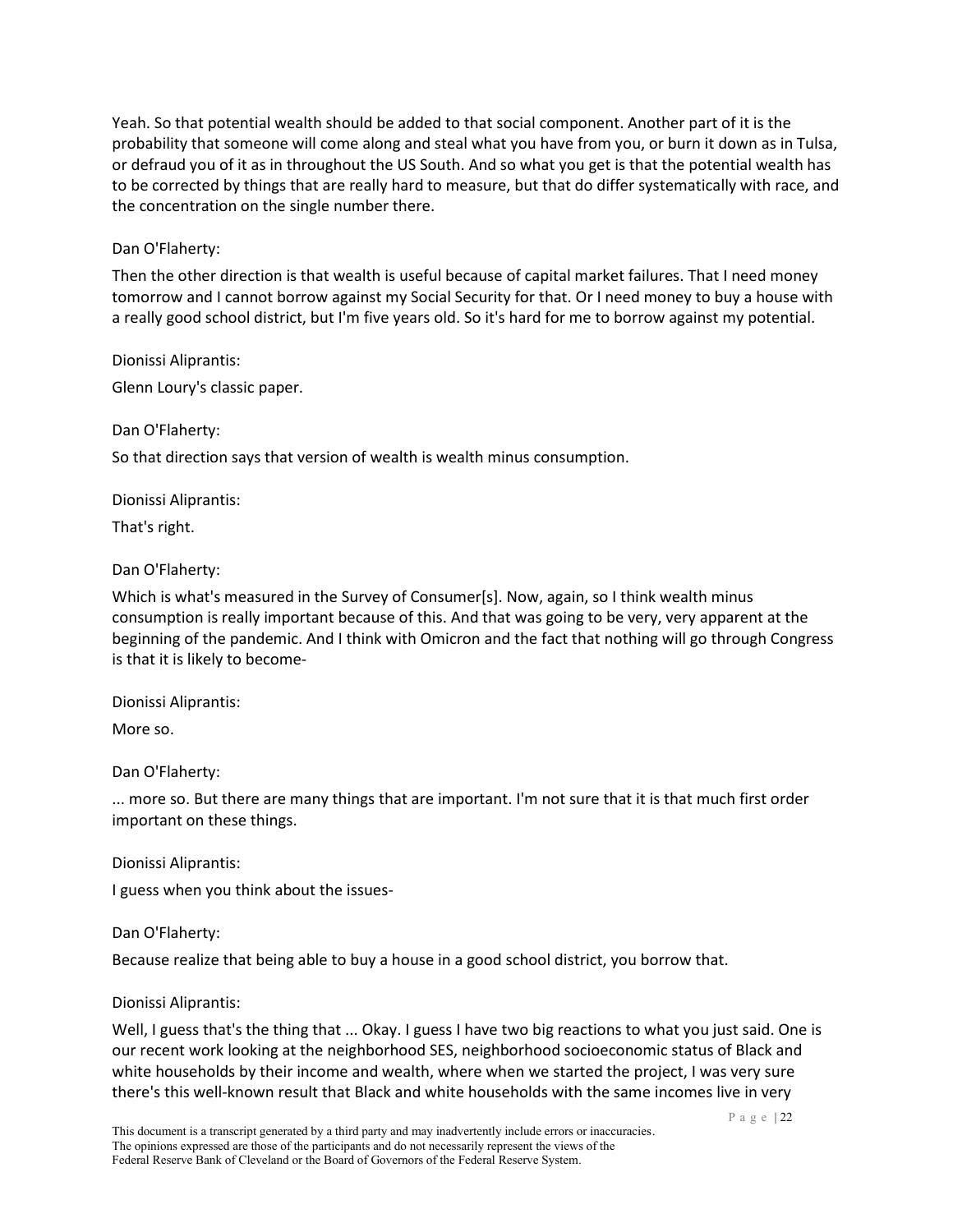different neighborhoods in terms of things like unemployment rates, educational attainment, poverty rates.

## Dionissi Aliprantis:

And I was very sure when we started the project, that that was because of wealth. Because that at the same levels of income, those households tend to have very different levels of wealth. And that that was the friction or the barrier to those families moving to those neighborhoods. And what we found is the exact opposite. And I tried my best to make sure that we found it was wealth. It definitely is not, or at least not primarily. It's a much smaller contributor.

## Dionissi Aliprantis:

To me, that points to this issue of avoiding racial hostility. But I guess the other question I was going to ask though, is when you think about, I guess, race in a model of wealth accumulation, the factors or the kinds of ... We can think about the Great Recession and how that differentially impacted Black households and their wealth. And you were saying that a lot of those things are hard to measure, so that's definitely the case.

## Dionissi Aliprantis:

Although some people have done things like tried to measure the amount of wealth, essentially stolen through things like contract sales, where you miss one payment and now because you couldn't get into the formal banking sector, you miss one payment with me, and now I'm going to take everything that you've put into this, all the principal you've accumulated.

## Dan O'Flaherty:

Yeah. It's harder to measure what you do, because you fear that.

## Dionissi Aliprantis:

And I guess that's maybe my question, or I guess where my own thinking is at the moment is that I think the actual forms of that in my mind, I think they must have gone down a lot. I could be incorrect about that, but my own thinking is that those have probably declined substantially in recent decades, Great Recession not withstanding.

Dan O'Flaherty:

Yeah.

## Dionissi Aliprantis:

But then I guess the question is, how do you try to preempt that, I think is what you're saying is really the big issue. Is that how you think about it?

#### Dan O'Flaherty:

Yeah. Yeah. And what I would say is yeah, let's work on that, but don't expect it to be a panacea. It has to be worked on with labor markets. It has to be worked on with other parts of trust. It has to be worked on with other little steps to integration.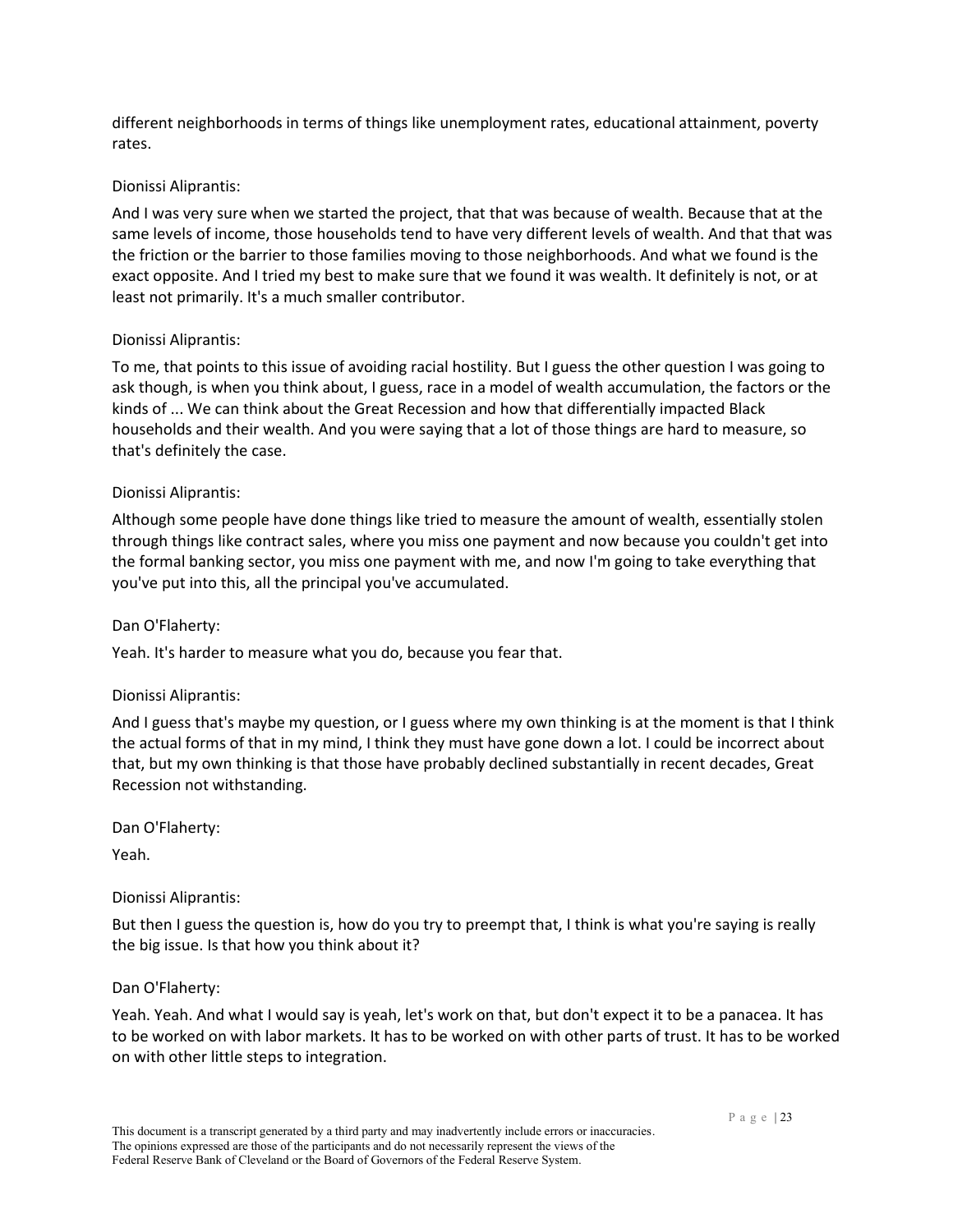Just as when you reform the Soviet Union, you don't start off by privatizing everything right away. In China, you move the township and village enterprises first, and you can do things there.

## Dionissi Aliprantis:

I'm thinking of the work of the computer or scientist, Kenneth Stanley. And he talks about this issue of open-endedness, and the idea that the ultimate solution to a problem might end up looking very different than where in the search space you are at a given moment. And so I don't know. Maybe is integration something that could happen in big ways very quickly, do you think? Or is it something that we ... I'm not saying we shouldn't work for those small steps forward. I'm just curious what you see as potential.

## Dan O'Flaherty:

It could be. I don't have any theorem that it isn't. But that doesn't do me any good, unless I know what that big step is.

## Dionissi Aliprantis:

Well, yeah. For me, I guess it's recognizing common humanity. And certain interactions might give people information or insights into realizing the situation or the problem. And then you might be able to get quick progress. Maybe not. I'm not sure of my own views on it.

## Dionissi Aliprantis:

Think about the European Union. Just think of France and Germany. Think of France and the UK. Think of the number of wars. Or within the UK, the wars within the UK, all of that history. And it's only been for so many decades, but there haven't been any major wars. I think that's a big deal.

## Dan O'Flaherty:

Yeah. Yeah. I'm not sure we want to have a World War to accomplish that, though.

Dionissi Aliprantis:

Agreed.

Dan O'Flaherty:

But I think there has been lots of peaceful progress on things. And I look at higher education in the United States.

Dionissi Aliprantis:

Yeah.

# Dan O'Flaherty:

I'm not saying everything is perfect in higher education in the United States. But as a native American, I am a distinct minority in the Columbia Economics Department. We were sitting around with a bunch of guys and women at lunch, and we were talking about immigration. I look around and I'm the only one that's not an immigrant. So we have done remarkable things in that direction.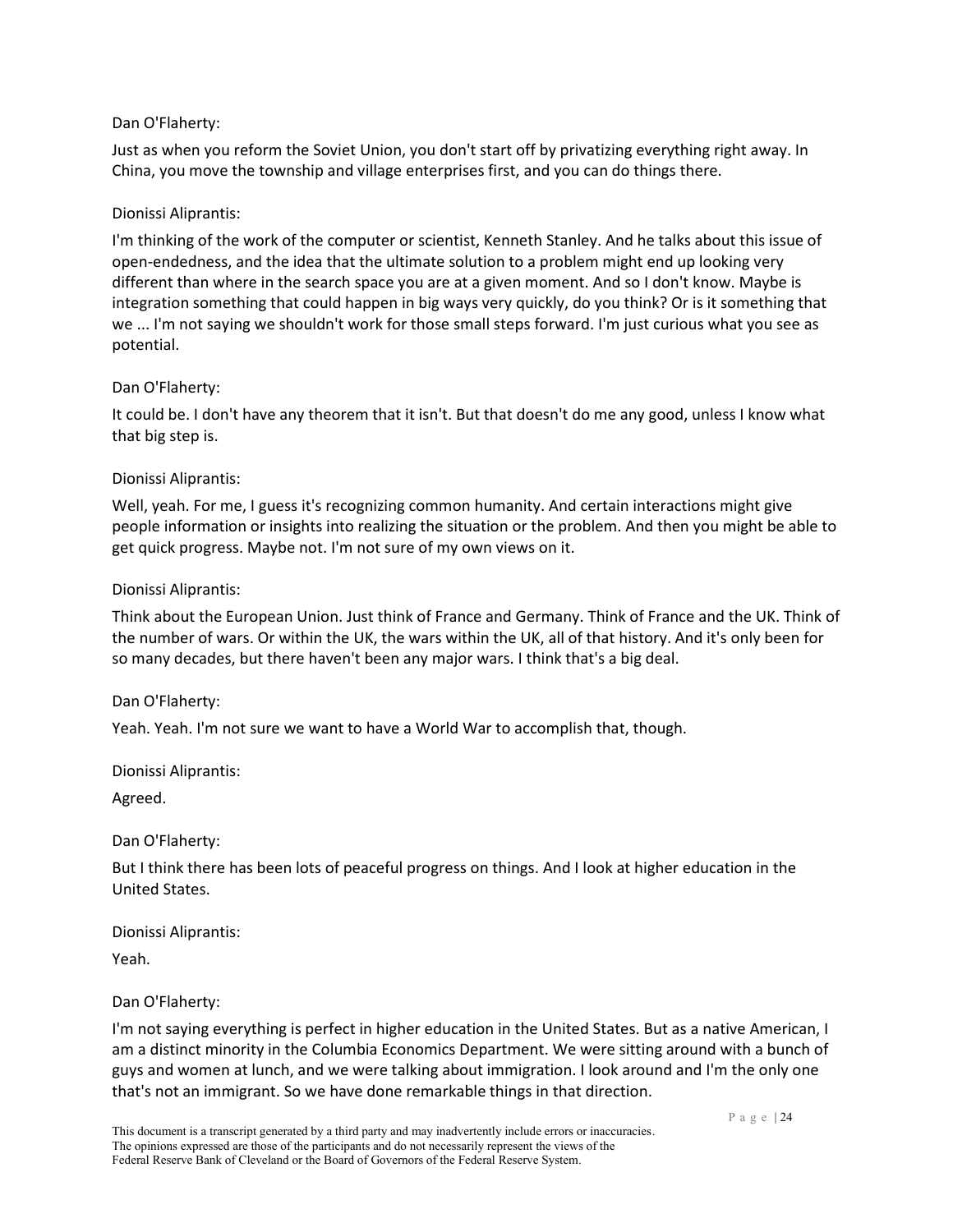The most remarkable and I think the most interesting thing in this dimension has been the growth of Asian America. That is in my mind, clearly a result of the Civil Rights Revolution. One, the immigration reform of 1965 passed with the exact same coalition, for the exact same international reasons. And I don't think the really brilliant Asians that have come to the United States, would've come if they had to sit at the back of the bus.

Dionissi Aliprantis:

Yeah. Yeah, I think that's ...

Dan O'Flaherty: So that's what Martin Luther King did.

Dionissi Aliprantis: Among other things.

## Dan O'Flaherty:

Among other things. And the other thing that Martin Luther, that the Civil Rights and Black Power did, is that it's okay not to be white. And Asian Americans and Hispanic Americans are the first large groups who have come to the United States in a world where you don't have to be white.

### Dionissi Aliprantis:

All right. Well Dan, with that, I think we've been a little bit over. I'll ask you one last question, if that's all right.

Dan O'Flaherty: Okay.

## Dionissi Aliprantis:

And that is, what question did I not ask you that I should have? Or what should we have spoken about more than we did?

## Dan O'Flaherty:

What does racial inequality have to do with income inequality? Since if you equalized minority distribution of income to white distribution of income, you would have 3% decrease in the Gini coefficient, or something of that order of magnitude. And I have an answer.

#### Dan O'Flaherty:

But it's going to take us a while. My answer is, hell with the Gini coefficient, essentially.

#### Dan O'Flaherty:

No, it's not what we care about. My concern about income inequality is a concern about other inequalities.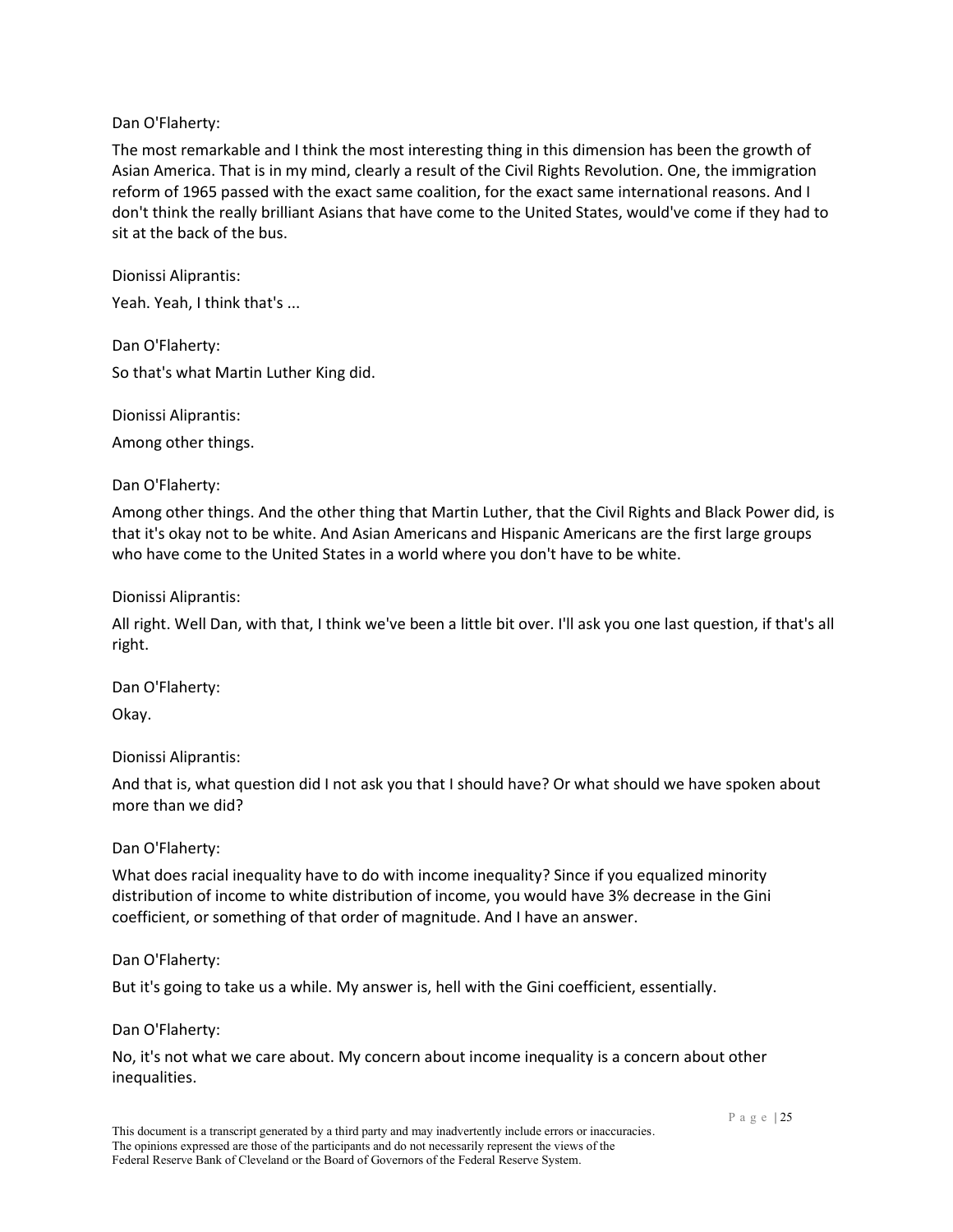Such as equality before the law, equality of respect, equal opportunity for kids.

Dionissi Aliprantis: Making sure everyone's a first-class citizen.

Dan O'Flaherty:

Making sure everyone's a first-class citizen. Making sure everyone can walk the streets at night and drive the streets in the day, equally. Those are the kinds of equality that I care about income equality for. And that no one is starving, that everyone has basic kinds of dignity.

Dan O'Flaherty:

And if you could do all these things and Jeff Bezos has a billion trillion dollars, fine. I'm not sure you can. But if you look at the instrumental reasons why we should care about income inequality or about wealth inequality, they are directly about racial inequality and gender equality. And so again, if you look at the major movements about inequality in this country, they're not about Gini coefficients.

Dionissi Aliprantis:

Well, maybe more recently. Maybe more recently.

Dan O'Flaherty:

Yeah.

Dionissi Aliprantis:

But even then, maybe it's not about the Gini coefficient.

Dan O'Flaherty: Yeah. How many people- what Black Lives Matter is?

Dionissi Aliprantis:

I'm thinking about the conversations about the 1%. The 99-

Dan O'Flaherty:

The conversations about the 1%, how many people are on the street?

Dionissi Aliprantis:

Good question. Yeah.

Dan O'Flaherty:

Yeah.

Dionissi Aliprantis: Maybe not as much as some of the others.